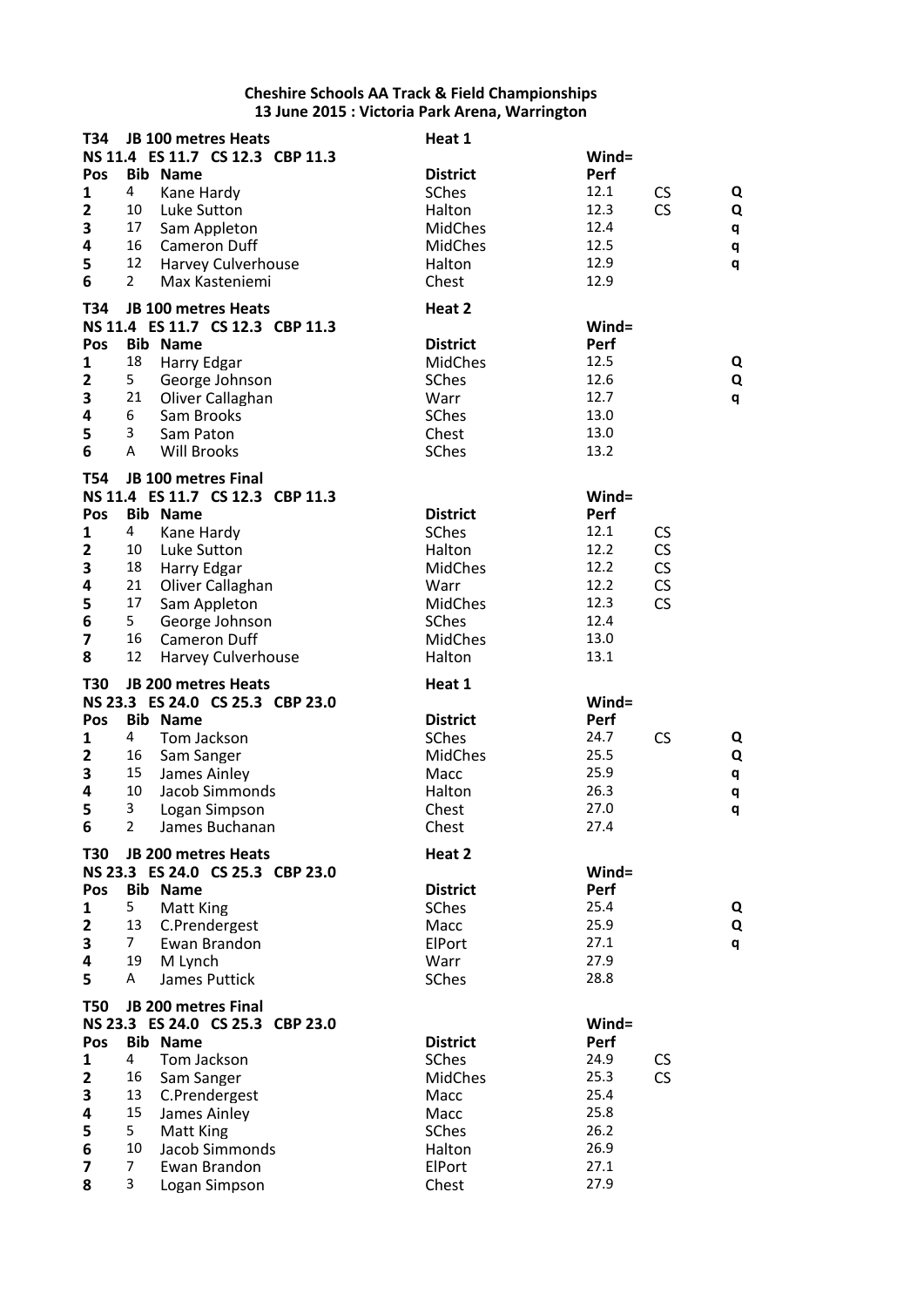| <b>T17</b>              |                     | JB 300 metres Heats                                 | Heat 1                   |                  |           |        |
|-------------------------|---------------------|-----------------------------------------------------|--------------------------|------------------|-----------|--------|
|                         |                     | NS 36.8 ES 38.0 CS 40.0 CBP 39.7                    |                          |                  |           |        |
| Pos<br>1                | 19                  | <b>Bib Name</b><br>T Baines                         | <b>District</b><br>Warr  | Perf<br>37.0     | ES        |        |
| $\mathbf{2}$            | 13                  | W.Fosbook                                           | Macc                     | 40.1             |           | Q<br>Q |
| 3                       | 4                   | James Morley                                        | <b>SChes</b>             | 42.3             |           | q      |
| $\overline{\mathbf{4}}$ | 17                  | <b>Tristian Hall</b>                                | <b>MidChes</b>           | 42.8             |           | q      |
| 5                       | 18                  | Harry Gibson                                        | <b>MidChes</b>           | 44.7             |           |        |
| 6                       | 12                  | Jamie Hooper                                        | Halton                   | 50.7             |           |        |
|                         |                     |                                                     |                          |                  |           |        |
| <b>T17</b>              |                     | JB 300 metres Heats                                 | Heat 2                   |                  |           |        |
| Pos                     |                     | NS 36.8 ES 38.0 CS 40.0 CBP 39.7<br><b>Bib Name</b> | <b>District</b>          | Perf             |           |        |
| 1                       | 7                   | <b>Ethan Paul</b>                                   | ElPort                   | 39.7             | CS        | Q      |
| $\overline{2}$          | $\mathbf{1}$        | <b>Tommy Gordon</b>                                 | Chest                    | 41.8             |           | Q      |
| 3                       | 10                  | <b>Scott Telford</b>                                | Halton                   | 41.9             |           | q      |
| 4                       | 14                  | Igra Bisketi                                        | Macc                     | 43.9             |           | q      |
| 5                       | 5                   | Jack Wilne                                          | SChes                    | 48.0             |           |        |
| T40                     |                     | <b>JB 300 metres Final</b>                          |                          |                  |           |        |
|                         |                     | NS 36.8 ES 38.0 CS 40.0 CBP 39.7                    |                          |                  |           |        |
| Pos                     |                     | <b>Bib Name</b>                                     | <b>District</b>          | Perf             |           |        |
| 1                       | 19                  | T Baines                                            | Warr                     | 36.7             | NS CBP    |        |
| $\overline{2}$          | 13                  | W.Fosbook                                           | Macc                     | 39.4             | <b>CS</b> |        |
| 3                       | $\overline{7}$      | Ethan Paul                                          | ElPort                   | 39.8             | <b>CS</b> |        |
| 4                       | $\mathbf{1}$        | <b>Tommy Gordon</b>                                 | Chest                    | 41.3             |           |        |
| 5                       | 10                  | <b>Scott Telford</b>                                | Halton                   | 41.8             |           |        |
| 6                       | 4                   | James Morley                                        | SChes                    | 42.5             |           |        |
| $\overline{\mathbf{z}}$ | 14                  | Iqra Bisketi                                        | Macc                     | 42.7             |           |        |
| 8                       | 17                  | <b>Tristian Hall</b>                                | MidChes                  | 43.4             |           |        |
| T44                     |                     | JB 800 metres Final                                 |                          |                  |           |        |
|                         |                     | NS 2:03.0 ES 2:06.0 CS 2:13.0 CBP 2:02.5            |                          |                  |           |        |
| Pos                     |                     | <b>Bib Name</b>                                     | <b>District</b>          | Perf             |           |        |
| 1                       | 10                  | Jacob Birtles                                       | Halton                   | 2:01.6           | NS CBP    |        |
| $\overline{2}$          | 16                  | Ben Lee                                             | <b>MidChes</b>           | 2:04.4           | ES        |        |
| 3                       | 13<br>17            | R.Stokoe                                            | Macc                     | 2:10.6           | <b>CS</b> |        |
| 4<br>5                  | 11                  | <b>Oliver Waring</b>                                | <b>MidChes</b><br>Halton | 2:14.0<br>2:14.5 |           |        |
| 6                       | 18                  | Sonny Dean<br>Will McKay                            | <b>MidChes</b>           | 2:24.4           |           |        |
| $\overline{\mathbf{z}}$ | A                   | Ben Laxton                                          | <b>SChes</b>             | 2:25.7           |           |        |
| 8                       | 12                  | Max Cleworth                                        | Halton                   | 2:28.6           |           |        |
| 9                       | 8                   | Joe O'Gorman                                        | ElPort                   | 2:31.5           |           |        |
| T <sub>13</sub>         |                     | JB 1500 metres                                      |                          |                  |           |        |
|                         |                     | NS 4:15.0 ES 4:22.0 CS 4:36.0 CBP 4:13.3            |                          |                  |           |        |
| Pos                     |                     | <b>Bib Name</b>                                     | <b>District</b>          | Perf             |           |        |
| 1                       | 8                   | Alfie Bould                                         | ElPort                   | 4:19.3           | ES        |        |
| $\mathbf{2}$            | 20                  | S Evans                                             | Warr                     | 4:29.0           | <b>CS</b> |        |
| 3                       | 16                  | Jonathan Dufty                                      | <b>MidChes</b>           | 4:36.7           |           |        |
| 4                       | 18                  | John Humphries                                      | <b>MidChes</b>           | 4:39.6           |           |        |
| 5                       | 4                   | Will Kesteven                                       | <b>SChes</b>             | 4:40.5           |           |        |
| 6                       | 17                  | Alex Doyle                                          | <b>MidChes</b>           | 4:43.0           |           |        |
| $\overline{\mathbf{z}}$ | 19                  | J Jones                                             | Warr                     | 4:44.6           |           |        |
| 8                       | 12                  | <b>Rob Hughes</b>                                   | Halton                   | 4:45.7           |           |        |
| 9                       | 5                   | Harper Whitehead                                    | SChes                    | 4:48.5           |           |        |
| 10                      | $\mathbf{1}$        | <b>Tom Adkins</b>                                   | Chest                    | 4:49.5           |           |        |
| 11                      | 11                  | <b>Brandon Jones</b>                                | Halton                   | 4:55.5           |           |        |
| 12<br>13                | 6<br>$\overline{2}$ | Daniel Lloyd<br>Sion Roberts                        | SChes<br>Chest           | 4:57.2<br>5:05.1 |           |        |
| 14                      | 10                  | R Banlin                                            | Halton                   | 5:05.4           |           |        |
|                         |                     |                                                     |                          |                  |           |        |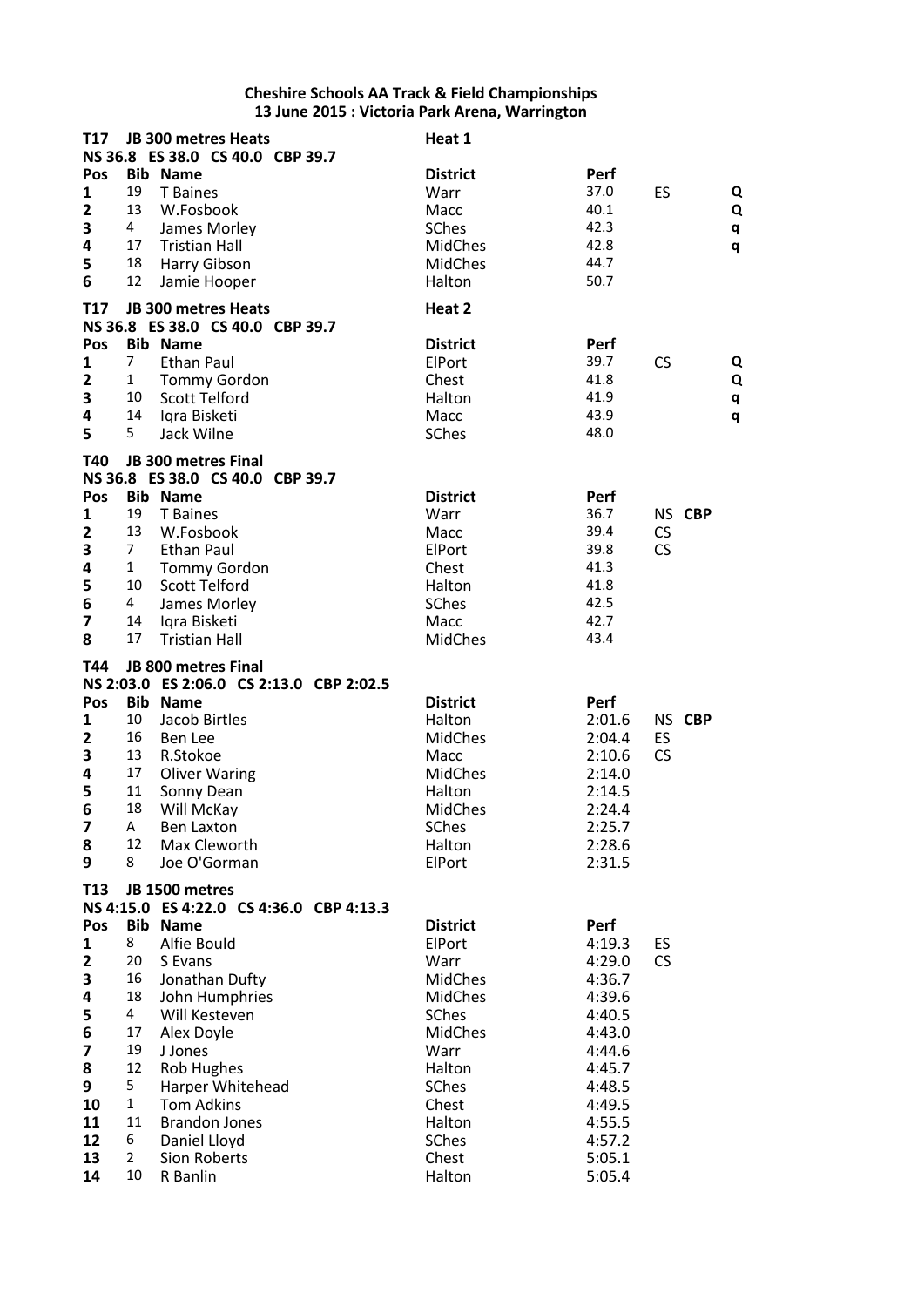| T25                     |                | JB 80 metres Hurdles (84.0cm) Final  |                 |                   |
|-------------------------|----------------|--------------------------------------|-----------------|-------------------|
|                         |                | NS 11.6 ES 12.0 CS 12.9 CBP 11.5     |                 | Wind=             |
| Pos                     |                | <b>Bib Name</b>                      | <b>District</b> | Perf              |
| 1                       | $\mathbf{1}$   | <b>Ewan Bradley</b>                  | Chest           | 13.1              |
| $\mathbf{2}$            | 16             | Jamie Hawes                          | <b>MidChes</b>  | 13.6              |
| 3                       | 19             | O Chi                                | Warr            | 13.8              |
| $\overline{\mathbf{4}}$ | 17             | Dylan Humphreys                      | <b>MidChes</b>  | 14.6              |
| 5                       | 13             | M.Lea                                | Macc            | 14.6              |
| 6                       | 11             |                                      |                 | 14.8              |
|                         |                | Michael Smith                        | Halton          |                   |
| $\overline{7}$          | 18             | <b>Ben Curbishley</b>                | <b>MidChes</b>  | 15.1              |
| <b>F30</b>              |                | <b>JB Long Jump</b>                  |                 |                   |
|                         |                | NS 5.95 ES 5.80 CS 5.45 CBP 5.79     |                 |                   |
| Pos                     |                | <b>Bib Name</b>                      | <b>District</b> | Perf              |
| 1                       | 16             | Logan Fern                           | <b>MidChes</b>  | 5.42              |
| $\mathbf{2}$            | 13             | Ben Healy                            | Macc            | 5.25              |
| 3                       | 4              | Aaron Donnelly                       | <b>SChes</b>    | 5.15              |
| 4                       |                |                                      | Chest           | 5.00              |
|                         | $1 \quad$      | <b>Harry Tomlins</b>                 |                 |                   |
| 5                       | 15             | Oliver Warner                        | Macc            | 4.97              |
| 6                       | 19             | Lewis Hindle                         | Warr            | 4.71              |
| 7                       | 5 <sub>1</sub> | Yaya Tamba                           | SChes           | 4.65              |
| 8                       | $2^{\circ}$    | Jamie Roberts                        | Chest           | 4.63              |
| 9                       | 18             | <b>Paul Hatfield</b>                 | <b>MidChes</b>  | 4.61              |
| 10                      | 6              | Ethan Hall                           | <b>SChes</b>    | 4.49              |
|                         |                |                                      |                 |                   |
| F <sub>2</sub>          |                | <b>JB High Jump</b>                  |                 |                   |
|                         |                | NS 1.78 ES 1.72 CS 1.60 CBP 1.75     |                 |                   |
| Pos                     |                | <b>Bib Name</b>                      | <b>District</b> | Perf              |
| 1                       | 13             | <b>Cameron Stewart</b>               | Macc            | 1.73<br>ES        |
| $\mathbf{2}$            | 19             | Joshua Herrington                    | Warr            | <b>CS</b><br>1.60 |
| 3                       | 17             | Joe Williams                         | <b>MidChes</b>  | 1.55              |
| 4                       | 18             | <b>Ethan Wilmott</b>                 | <b>MidChes</b>  | 1.40              |
|                         |                |                                      |                 |                   |
| F <sub>12</sub>         |                | <b>JB Triple Jump</b>                |                 |                   |
|                         |                | NS 12.40 ES 12.00 CS 11.45 CBP 12.23 |                 |                   |
| Pos                     |                | <b>Bib Name</b>                      | <b>District</b> | Perf              |
| 1                       | $2^{\circ}$    | C Noble                              | Chest           | 11.36             |
| $\mathbf{2}$            | 16             | <b>Ben Maxwell-Reid</b>              | <b>MidChes</b>  | 10.82             |
| 3                       | $1 \quad$      | Nathan Wilde                         | Chest           | 10.27             |
| $\overline{\mathbf{4}}$ |                | 13 B.Sleath                          | Macc            | 10.26             |
| 5                       |                | 15 C.Tebay                           | Macc            | 9.89              |
|                         |                |                                      |                 |                   |
| <b>F22</b>              |                | <b>JB Pole Vault</b>                 |                 |                   |
|                         |                | NS 3.35 ES 3.05 CS 2.55 CBP 3.20     |                 |                   |
| Pos                     |                | <b>Bib Name</b>                      | <b>District</b> | Perf              |
|                         | 4              | <b>Isaac Walley</b>                  | SChes           |                   |
| 1                       |                |                                      |                 | 2.70<br>CS        |
| F16                     |                | JB Shot 4Kg                          |                 |                   |
|                         |                | NS 13.30 ES 12.30 CS 11.20 CBP 16.00 |                 |                   |
|                         |                |                                      |                 |                   |
| Pos                     |                | <b>Bib Name</b>                      | <b>District</b> | Perf              |
| 1                       | 6              | James Bebbington                     | <b>SChes</b>    | 11.11             |
| 2                       | 7 <sup>7</sup> | Ethan Ryland                         | ElPort          | 10.95             |
| 3                       | $\mathbf{1}$   | <b>Toby Minshull</b>                 | Chest           | 10.41             |
| 4                       | 17             | Joe Booth                            | <b>MidChes</b>  | 10.11             |
| 5                       | 16             | Louis Quinn                          | MidChes         | 9.70              |
| 6                       | 15             | J.Morten                             | Macc            | 9.11              |
| 7                       | 4              | Sam Anderson                         | SChes           | 8.70              |
| 8                       | 5              | Tom Yarwood                          | SChes           | 8.64              |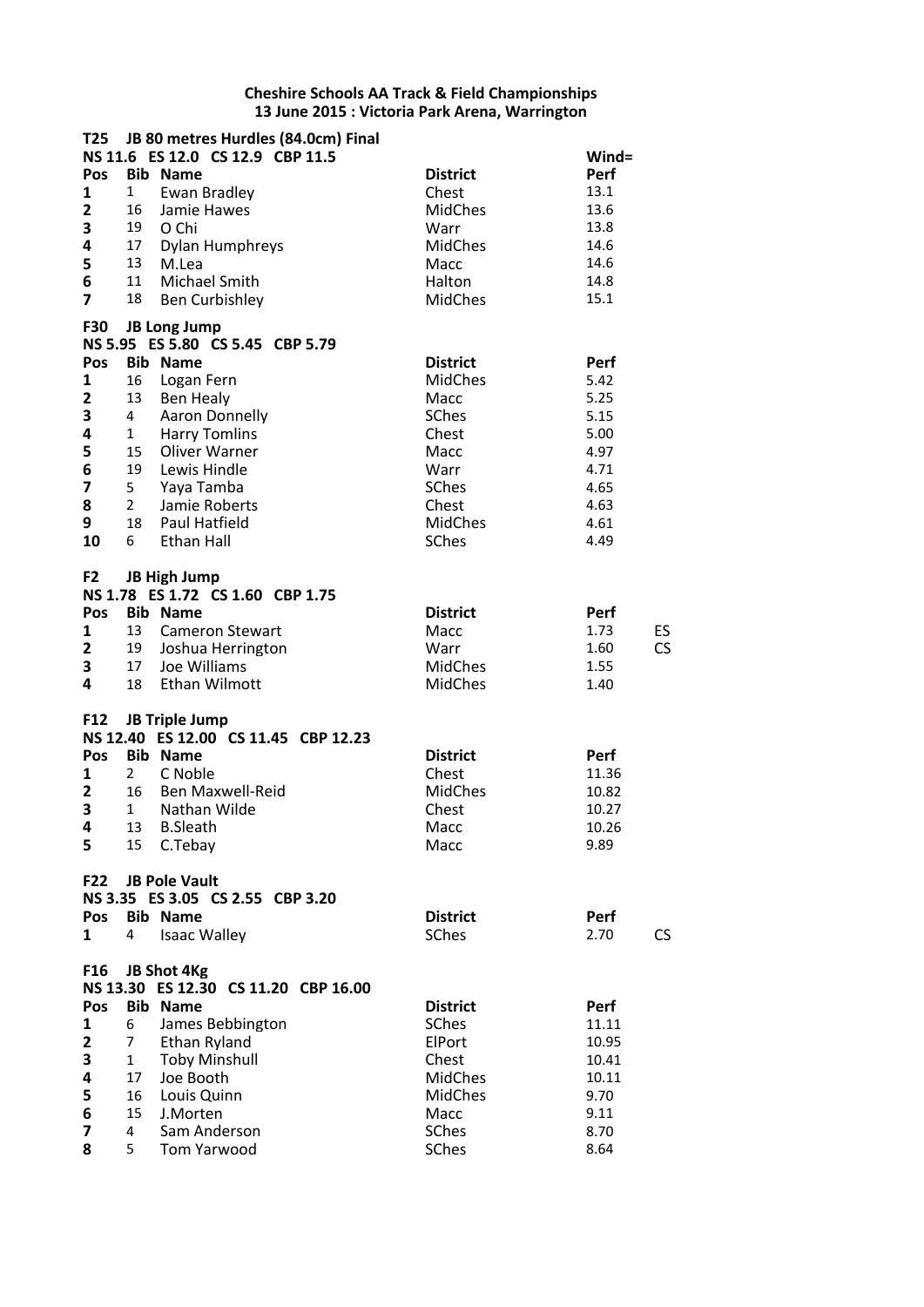| <b>F25</b>        |                              | JB Javelin 600 g                                          |                                 |                      |           |
|-------------------|------------------------------|-----------------------------------------------------------|---------------------------------|----------------------|-----------|
|                   |                              | NS 46.00 ES 43.00 CS 39.00 CBP 49.92                      |                                 |                      |           |
| Pos<br>1          | <b>Bib</b><br>$\overline{4}$ | <b>Name</b><br>Joshua Robertson                           | <b>District</b><br><b>SChes</b> | <b>Perf</b><br>40.32 | CS.       |
| $\overline{2}$    | 19                           | J Hadland                                                 |                                 | 38.48                |           |
|                   | 17                           | <b>Matthew Fenton</b>                                     | Warr<br><b>MidChes</b>          | 35.85                |           |
| 3<br>4            |                              |                                                           |                                 |                      |           |
|                   | 13                           | C.Toms                                                    | Macc<br>Macc                    | 34.00<br>32.96       |           |
| 5                 | 14<br>5                      | S.Davenport<br>Ben Hockenhull                             | <b>SChes</b>                    |                      |           |
| 6                 |                              |                                                           |                                 | 30.95                |           |
| 7                 | 16                           | Cameron Dowie                                             | <b>MidChes</b><br>SChes         | 28.06                |           |
| 8                 | 6                            | Joe Munday                                                |                                 | 27.87                |           |
| 9                 | 18                           | Alex Burridge                                             | <b>MidChes</b>                  | 25.51                |           |
|                   |                              |                                                           |                                 |                      |           |
| F27               |                              | JB Discus 1.25 Kg<br>NS 38.00 ES 34.00 CS 30.50 CBP 39.64 |                                 |                      |           |
| Pos               | <b>Bib</b>                   | <b>Name</b>                                               | <b>District</b>                 | <b>Perf</b>          |           |
| 1                 | 16                           | Will Rattray                                              | <b>MidChes</b>                  | 36.45                | <b>ES</b> |
|                   | 11                           | <b>Isaac Radcliffe</b>                                    | Halton                          | 28.33                |           |
| $\mathbf{2}$<br>3 |                              |                                                           |                                 | 27.84                |           |
| 4                 | 6<br>4                       | Jordan Kelly<br>Adam Downie                               | <b>SChes</b>                    | 27.00                |           |
|                   |                              |                                                           | <b>SChes</b>                    |                      |           |
| 5                 | $\mathbf{1}$                 | Will Scott                                                | Chest                           | 25.42                |           |
| 6                 | 10                           | James Ellison                                             | Halton                          | 22.86                |           |
| 7                 | 5 <sub>1</sub>               | Alex Bishop                                               | <b>SChes</b>                    | 22.28                |           |
| 8                 | 18                           | Joe Lawson                                                | <b>MidChes</b>                  | 20.33                |           |
| F1                |                              | JB Hammer 4 Kg                                            |                                 |                      |           |
|                   |                              | NS 45.00 ES 38.00 CS 31.00 CBP 51.02                      |                                 |                      |           |
| Pos               | <b>Bib</b>                   | <b>Name</b>                                               | <b>District</b>                 | Perf                 |           |
| 1                 | 16                           | Daniel Berg                                               | <b>MidChes</b>                  | 33.03                | CS.       |
|                   |                              |                                                           |                                 |                      |           |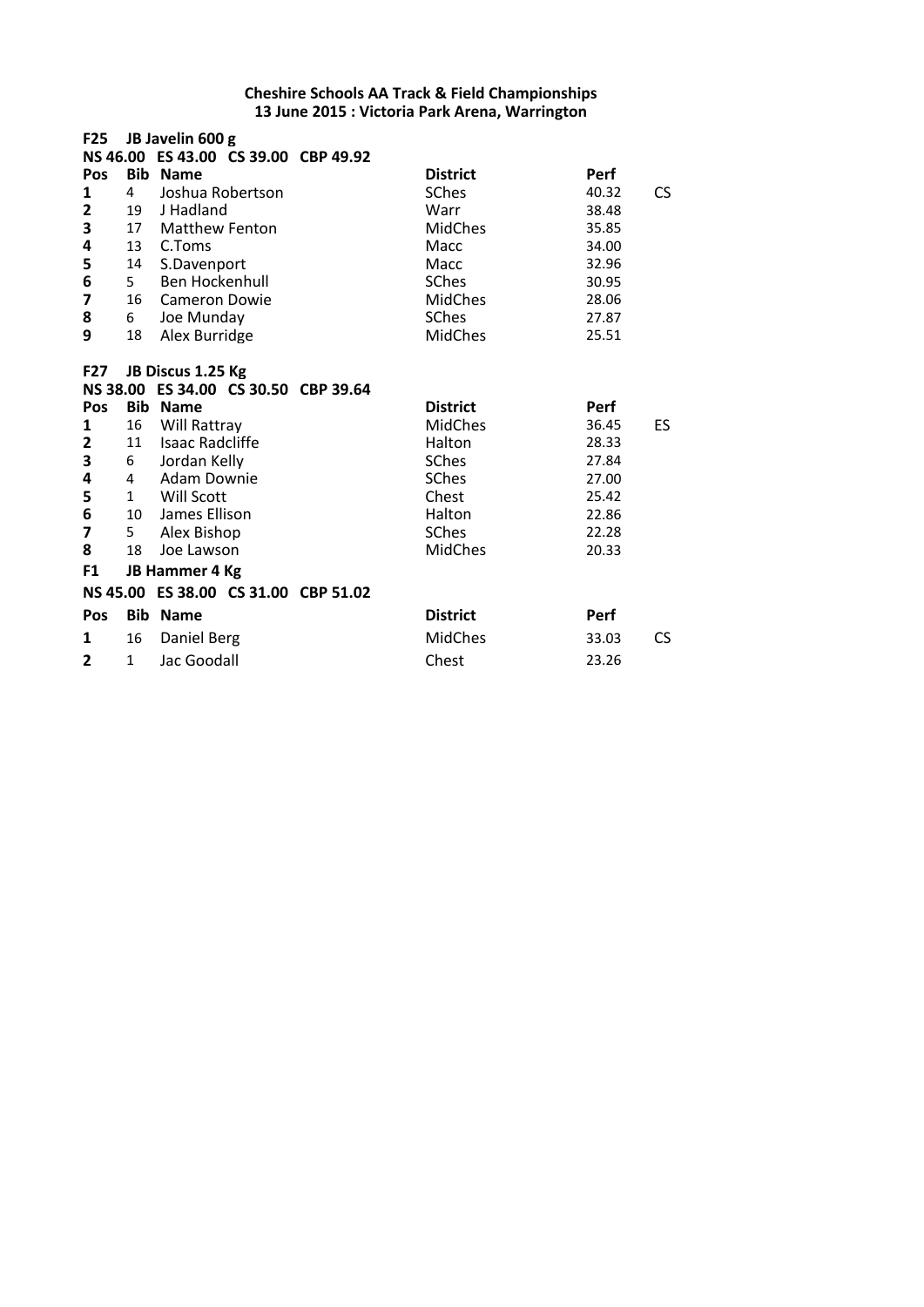| T36<br>Pos<br>$\mathbf{1}$<br>$\overline{\mathbf{2}}$<br>3<br>4<br>5                        | 16<br>$\mathbf{1}$<br>$\overline{7}$<br>14<br>10                   | <b>IB 100 metres Heats</b><br>NS 11.0 ES 11.2 CS 11.7 CBP 11.0<br><b>Bib Name</b><br>Fisayo Williamson-Taylor<br>Dominick Duggan<br>Jean Deluc Torchon<br>F.Mackintosh<br>Jack Kirkbride                                   | Heat 1<br><b>District</b><br><b>MidChes</b><br>Chest<br>ElPort<br>Macc<br>Halton                               | Wind=<br>Perf<br>11.5<br>12.0<br>12.4<br>12.8<br>12.8                 | <b>CS</b> | Q<br>Q<br>q           |
|---------------------------------------------------------------------------------------------|--------------------------------------------------------------------|----------------------------------------------------------------------------------------------------------------------------------------------------------------------------------------------------------------------------|----------------------------------------------------------------------------------------------------------------|-----------------------------------------------------------------------|-----------|-----------------------|
| <b>T36</b><br>Pos<br>1<br>$\mathbf{2}$<br>3<br>4<br>5                                       | 17<br>13<br>5 <sub>1</sub><br>18<br>6                              | <b>IB 100 metres Heats</b><br>NS 11.0 ES 11.2 CS 11.7 CBP 11.0<br><b>Bib Name</b><br>Jack Appleton<br>D.Williams<br>Jason Morgan-Parker<br>Robbie Hatton<br>Oliver Clark                                                   | Heat 2<br><b>District</b><br><b>MidChes</b><br>Macc<br>SChes<br><b>MidChes</b><br>SChes                        | Wind=<br><b>Perf</b><br>12.0<br>12.1<br>12.2<br>12.3<br>12.5          |           | Q<br>Q<br>q<br>q<br>q |
| <b>T56</b><br>Pos<br>1<br>$\overline{\mathbf{2}}$<br>3<br>4<br>5<br>6                       | 16<br>$\mathbf{1}$<br>17<br>13<br>5 <sub>1</sub><br>$\overline{7}$ | <b>IB 100 metres Final</b><br>NS 11.0 ES 11.2 CS 11.7 CBP 11.0<br><b>Bib Name</b><br>Fisayo Williamson-Taylor<br>Dominick Duggan<br>Jack Appleton<br>D.Williams<br>Jason Morgan-Parker<br>Jean Deluc Torchon               | <b>District</b><br><b>MidChes</b><br>Chest<br><b>MidChes</b><br>Macc<br><b>SChes</b><br>ElPort                 | Wind=<br>Perf<br>11.4<br>11.9<br>12.0<br>12.1<br>12.2<br>12.7         | <b>CS</b> |                       |
| <b>T52</b><br>Pos<br>1<br>$\mathbf{2}$<br>3<br>4<br>5<br>$\bf 6$<br>$\overline{\mathbf{z}}$ | 4<br>19<br>16<br>13<br>5<br>17<br>18                               | <b>IB 200 metres Final</b><br>NS 22.3 ES 22.8 CS 24.0 CBP 21.9<br><b>Bib Name</b><br>Jack Walker<br>J Pickett<br>Oliver Meagher<br><b>Ben Pester</b><br>Cai Owen-Ziegenbalg<br><b>Ryan Crouchley</b><br><b>Tom Merrick</b> | <b>District</b><br><b>SChes</b><br>Warr<br><b>MidChes</b><br>Macc<br>SChes<br><b>MidChes</b><br><b>MidChes</b> | Wind=<br>Perf<br>24.4<br>24.5<br>24.5<br>25.0<br>25.5<br>25.8<br>26.2 |           |                       |
| T <sub>16</sub><br>Pos<br>$\mathbf{1}$<br>$\mathbf{2}$<br>3<br>4                            | 13<br>21<br>17<br>20                                               | <b>IB 400 metres Heats</b><br>NS 49.5 ES 51.1 CS 53.4 CBP 49.9<br><b>Bib Name</b><br>C.Candlish<br>D Shields<br>Josh Baker<br>J Dykes                                                                                      | Heat 1<br><b>District</b><br>Macc<br>Warr<br><b>MidChes</b><br>Warr                                            | Perf<br>52.5<br>56.8<br>59.6<br>63.7                                  | CS        | Q<br>Q<br>q           |
| T <sub>16</sub><br>Pos<br>1<br>$\mathbf{2}$<br>3<br>4<br>5<br>6                             | 3<br>15<br>14<br>16<br>18<br>5                                     | <b>IB 400 metres Heats</b><br>NS 49.5 ES 51.1 CS 53.4 CBP 49.9<br><b>Bib Name</b><br>Alex Kearns<br>Cameron Redpath<br><b>Robert Finnis</b><br>James Gorman<br>Tom Webster<br><b>Josh Stubbs</b>                           | Heat 2<br><b>District</b><br>Chest<br>Macc<br>Macc<br><b>MidChes</b><br><b>MidChes</b><br>SChes                | Perf<br>53.8<br>55.4<br>55.6<br>57.7<br>60.1<br>60.3                  |           | Q<br>Q<br>q<br>q<br>q |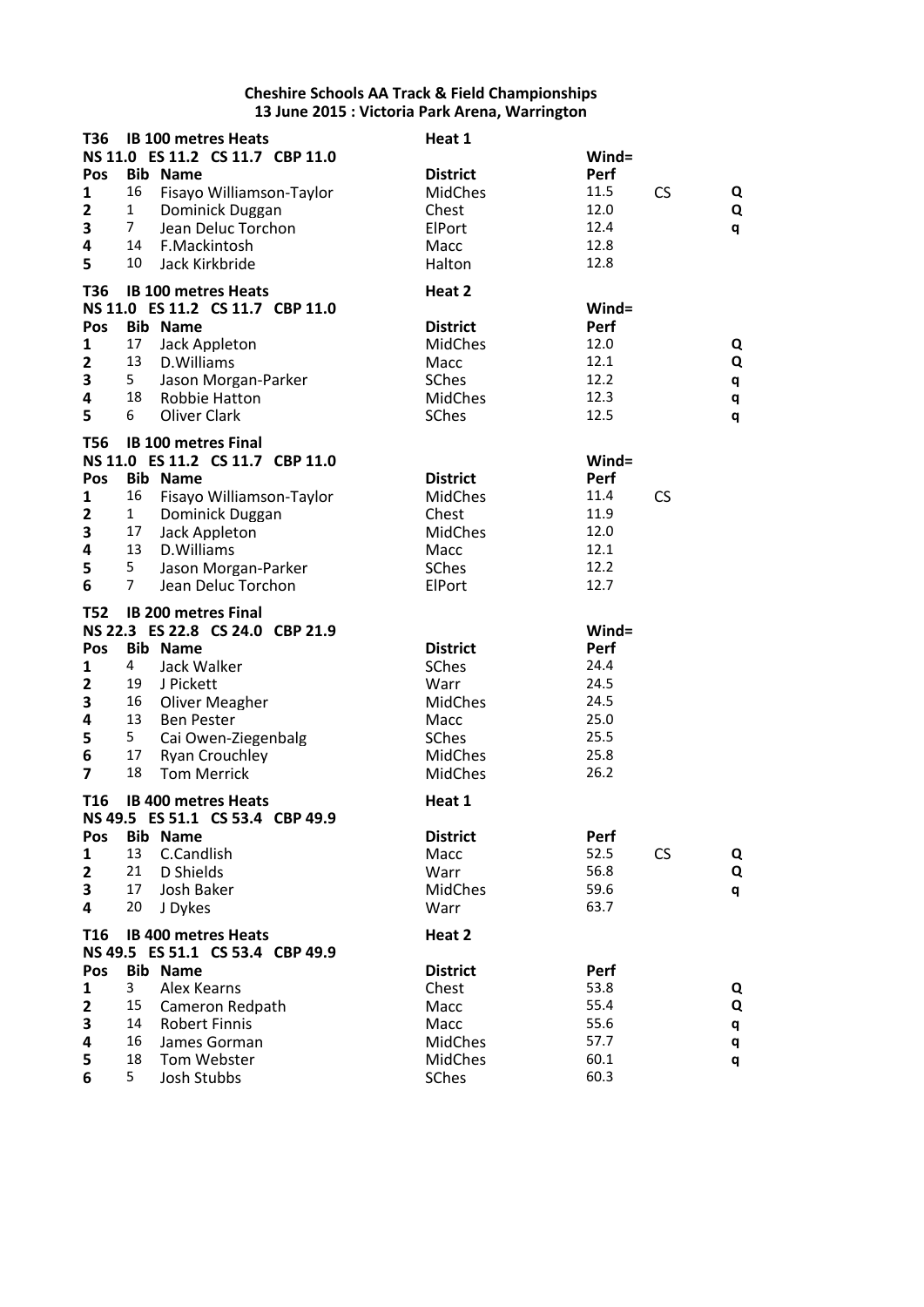| T39             |                | <b>IB 400 metres Final</b>                                               |                                |                |     |
|-----------------|----------------|--------------------------------------------------------------------------|--------------------------------|----------------|-----|
| Pos             |                | NS 49.5 ES 51.1 CS 53.4 CBP 49.9<br><b>Bib Name</b>                      | <b>District</b>                | Perf           |     |
| $\mathbf{1}$    | 13             | C.Candlish                                                               | Macc                           | 51.8           | CS  |
| 2               | 15             | Cameron Redpath                                                          | Macc                           | 52.0           | CS  |
| 3               | 3 <sup>7</sup> | Alex Kearns                                                              | Chest                          | 53.2           | CS  |
| 4               | 21             | D Shields                                                                | Warr                           | 54.2           |     |
| 5               | 14             | <b>Robert Finnis</b>                                                     | Macc                           | 55.7           |     |
| 6               | 16             | James Gorman                                                             | <b>MidChes</b>                 | 56.8           |     |
| T46             |                | <b>IB 800 metres Final</b>                                               |                                |                |     |
|                 |                | NS 1:56.0 ES 1:58.0 CS 2:05.0 CBP 1:55.3                                 |                                |                |     |
| Pos             |                | <b>Bib Name</b>                                                          | <b>District</b>                | Perf           |     |
| $\mathbf{1}$    | 19             | Owen Lee                                                                 | Warr                           | 1:58.2         | CS  |
| $\mathbf{2}$    | 16             | <b>Harry Dexter</b>                                                      | MidChes                        | 2:06.0         |     |
| 3               | 4              | Callum Ahern                                                             | <b>SChes</b>                   | 2:08.3         |     |
| 4               | 14             | <b>Toby Pickup</b>                                                       | Macc                           | 2:11.4         |     |
| 5               | 5              | <b>Fred Dobberson</b>                                                    | <b>SChes</b>                   | 2:17.2         |     |
| 6               | 18             | Jamie Davies                                                             | <b>MidChes</b>                 | 2:25.1         |     |
| <b>T4</b>       |                | IB 1500 metres                                                           |                                |                |     |
|                 |                | NS 4:03.0 ES 4:07.0 CS 4:20.0 CBP 4:07.3                                 |                                |                |     |
| Pos             |                | <b>Bib Name</b>                                                          | <b>District</b>                | Perf           |     |
| 1               | 20             | J Stubbings                                                              | Warr                           | 4:14.1         | CS  |
| 2               | 4              | Josh Betteley                                                            | <b>SChes</b>                   | 4:14.9         | CS  |
| 3               | 5              | Arun Dight                                                               | <b>SChes</b>                   | 4:15.0         | CS  |
| 4               | $2^{\circ}$    | Evan Roberts                                                             | Chest                          | 4:21.2         |     |
| 5               | 19             | S Rostrom                                                                | Warr                           | 4:21.7         |     |
| 6               | 13             | <b>Harry Simpson</b>                                                     | Macc                           | 4:30.7         |     |
| 7               | 17             | <b>Robert Weir</b>                                                       | <b>MidChes</b>                 | 4:37.9         |     |
| 8               | 16             | Chris Larkin                                                             | <b>MidChes</b>                 | 4:38.2         |     |
| 9<br>10         | 6<br>18        | <b>Matt McCormick</b><br>Callum Parkinson                                | <b>SChes</b><br><b>MidChes</b> | 4:47.4         |     |
|                 |                |                                                                          |                                | 5:01.9         |     |
| T9              |                | <b>IB 3000 metres</b>                                                    |                                |                |     |
|                 |                | NS 8:50.0 ES 8:59.0 CS 9:30.0 CBP 8:56.6                                 |                                |                |     |
| <b>Pos</b><br>1 | $\mathbf{1}$   | <b>Bib Name</b><br><b>Cameron Weaver</b>                                 | <b>District</b><br>Chest       | Perf<br>9:31.1 |     |
| $\overline{2}$  | 20             | D Fox                                                                    | Warr                           | 9:44.4         |     |
| 3               | 19             | L Gamble                                                                 | Warr                           | 10:08.3        |     |
| 4               | 3              | <b>Adam Carlile</b>                                                      | Chest                          | 10:24.3        |     |
|                 |                |                                                                          |                                |                |     |
| T <sub>26</sub> |                | IB 100 metres Hurdles (91.4cm) Final<br>NS 13.6 ES 14.2 CS 15.0 CBP 13.3 |                                | $Wind =$       |     |
| Pos             |                | <b>Bib Name</b>                                                          | <b>District</b>                | Perf           |     |
| 1               | 19             | C Meakin                                                                 | Warr                           | 13.9           | ES. |
| $\mathbf{2}$    | 4              | Tom Shea                                                                 | SChes                          | 14.7           | CS  |
| 3               | 16             | Jamie Thompson                                                           | <b>MidChes</b>                 | 16.7           |     |
| 4               | 17             | <b>Ross McGrory</b>                                                      | <b>MidChes</b>                 | 18.2           |     |
| <b>F10</b>      |                | <b>IB Long Jump</b>                                                      |                                |                |     |
|                 |                | NS 6.60 ES 6.40 CS 6.00 CBP 6.78                                         |                                |                |     |
| Pos             |                | <b>Bib Name</b>                                                          | <b>District</b>                | Perf           |     |
| 1               | 4              | Lewis Palin                                                              | SChes                          | 6.02           | CS  |
| 2               | 13             | Maurice Bolton                                                           | Macc                           | 5.99           |     |
| 3               | 14             | <b>Bruce Fellows</b>                                                     | Macc                           | 5.96           |     |
| 4               | 5              | Ben Wilkinson                                                            | SChes                          | 5.65           |     |
| 5               | 17             | Niyaz Chowdhury                                                          | <b>MidChes</b>                 | 5.29           |     |
| 6               | 18             | Daniel Buckley                                                           | MidChes                        | 4.76           |     |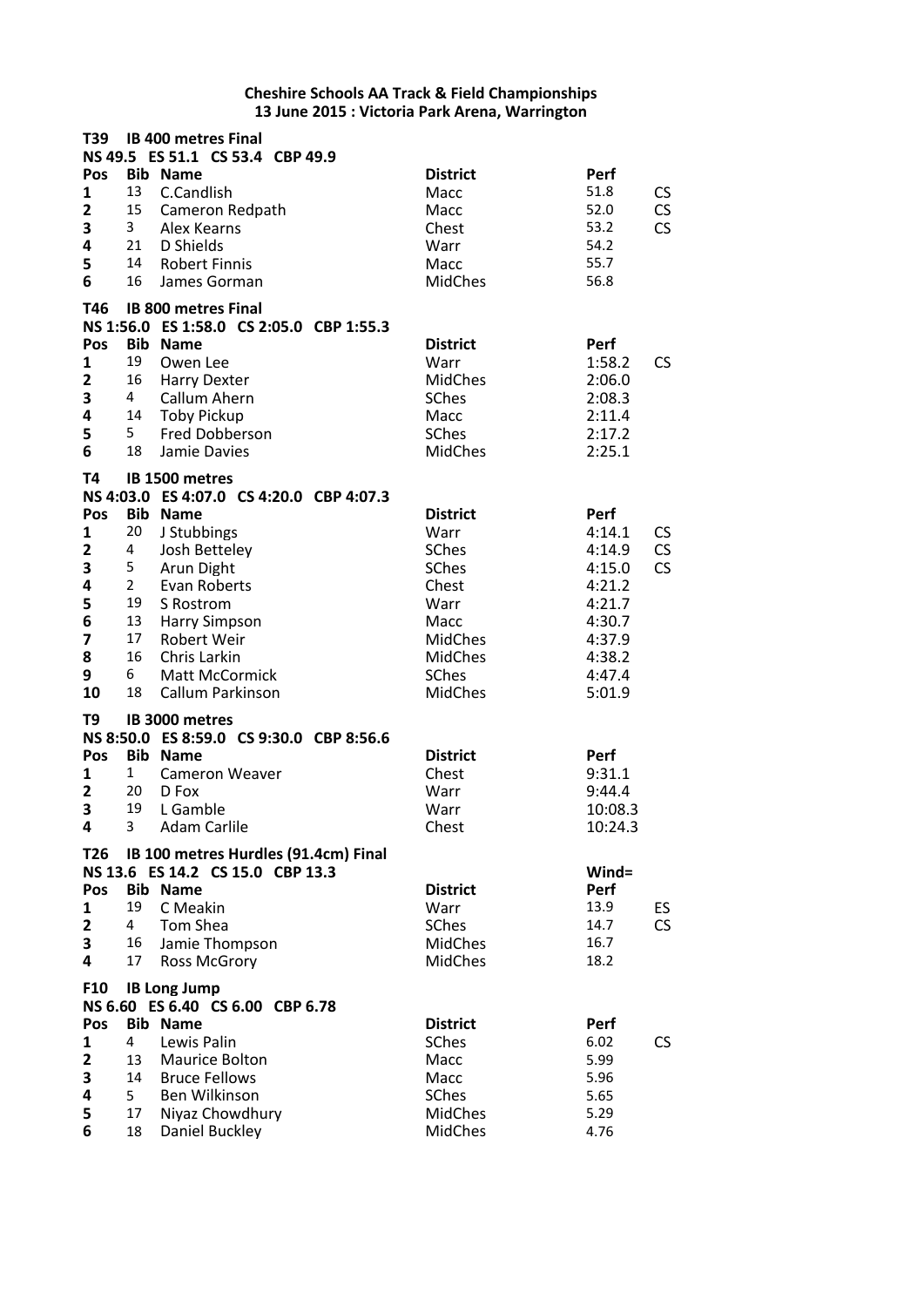| F9                                                                |                                                                          | <b>IB High Jump</b><br>NS 1.96 ES 1.90 CS 1.75 CBP 1.95                                                                                                                              |                                                                                                                  |                                                                              |
|-------------------------------------------------------------------|--------------------------------------------------------------------------|--------------------------------------------------------------------------------------------------------------------------------------------------------------------------------------|------------------------------------------------------------------------------------------------------------------|------------------------------------------------------------------------------|
| Pos<br>$\mathbf{1}$<br>$\overline{\mathbf{2}}$<br>3<br>4<br>5     | 2<br>16<br>17<br>7 <sup>7</sup><br>18                                    | <b>Bib Name</b><br><b>Ethan Milligan</b><br>James Ennis<br><b>Tom Perrin</b><br>Theo Histon<br><b>Max Everitt</b>                                                                    | <b>District</b><br>Chest<br><b>MidChes</b><br>MidChes<br>ElPort<br><b>MidChes</b>                                | Perf<br><b>CS</b><br>1.80<br>1.70<br>1.50<br>1.50<br>1.45                    |
| F34<br>Pos<br>$\mathbf{1}$<br>$\mathbf{2}$<br>3<br>4              | 14<br>15<br>$\mathbf{3}$<br>17                                           | <b>IB Triple Jump</b><br>NS 13.70 ES 13.20 CS 12.50 CBP 13.66<br><b>Bib Name</b><br>Lawrence Thomas<br>Seb Pryer<br>Cameron Bradley<br>Alex Bentley                                  | <b>District</b><br>Macc<br>Macc<br>Chest<br><b>MidChes</b>                                                       | <b>Perf</b><br>11.86<br>11.37<br>10.97<br>10.52                              |
| F28<br>Pos<br>$\mathbf{1}$<br>2<br>3                              | 19<br>16<br>7 <sup>7</sup>                                               | <b>IB Shot 5Kg</b><br>NS 14.20 ES 13.20 CS 11.90 CBP 15.49<br><b>Bib Name</b><br>J Murphy<br>Dane Rigby<br>Jordan Irving                                                             | <b>District</b><br>Warr<br><b>MidChes</b><br>ElPort                                                              | Perf<br>11.34<br>10.21<br>9.79                                               |
| F <sub>5</sub>                                                    |                                                                          | IB Javelin 700 g<br>NS 54.00 ES 52.00 CS 45.00 CBP 59.25                                                                                                                             |                                                                                                                  |                                                                              |
| Pos<br>$\mathbf{1}$<br>$\mathbf{2}$<br>3<br>4<br>5<br>6<br>7<br>8 | $1 \quad$<br>19<br>3 <sup>7</sup><br>16<br>13<br>17<br>18<br>$2^{\circ}$ | <b>Bib Name</b><br>Max Holland<br>A Owen<br>Joab Huntbach<br>Sam Plant<br>A.Garrow<br>Matt Walsh<br>Luke Preece<br>Ewan Hearn                                                        | <b>District</b><br>Chest<br>Warr<br>Chest<br><b>MidChes</b><br>Macc<br><b>MidChes</b><br><b>MidChes</b><br>Chest | Perf<br>40.34<br>38.96<br>37.80<br>36.74<br>33.77<br>32.36<br>29.58<br>23.80 |
| F14<br>Pos<br>$\mathbf{1}$<br>$\mathbf{2}$<br>3<br>4<br>F1a       | 4<br>18<br>17                                                            | IB Discus 1.5 Kg<br>NS 44.00 ES 41.00 CS 34.00 CBP 45.14<br><b>Bib Name</b><br>Jonathon Adderley<br>16 Cameron Gooch<br>Finn Hutton<br><b>Bradley Jones</b><br><b>IB Hammer 5 Kg</b> | <b>District</b><br><b>SChes</b><br>MidChes<br>MidChes<br><b>MidChes</b>                                          | <b>Perf</b><br>39.33<br><b>CS</b><br>30.76<br>27.99<br>21.98                 |
| Pos<br>$\mathbf{1}$                                               | 4                                                                        | NS 56.00 ES 50.00 CS 37.00 CBP 42.02<br><b>Bib Name</b><br><b>Frank Roe</b>                                                                                                          | <b>District</b><br>SChes                                                                                         | Perf<br>33.04                                                                |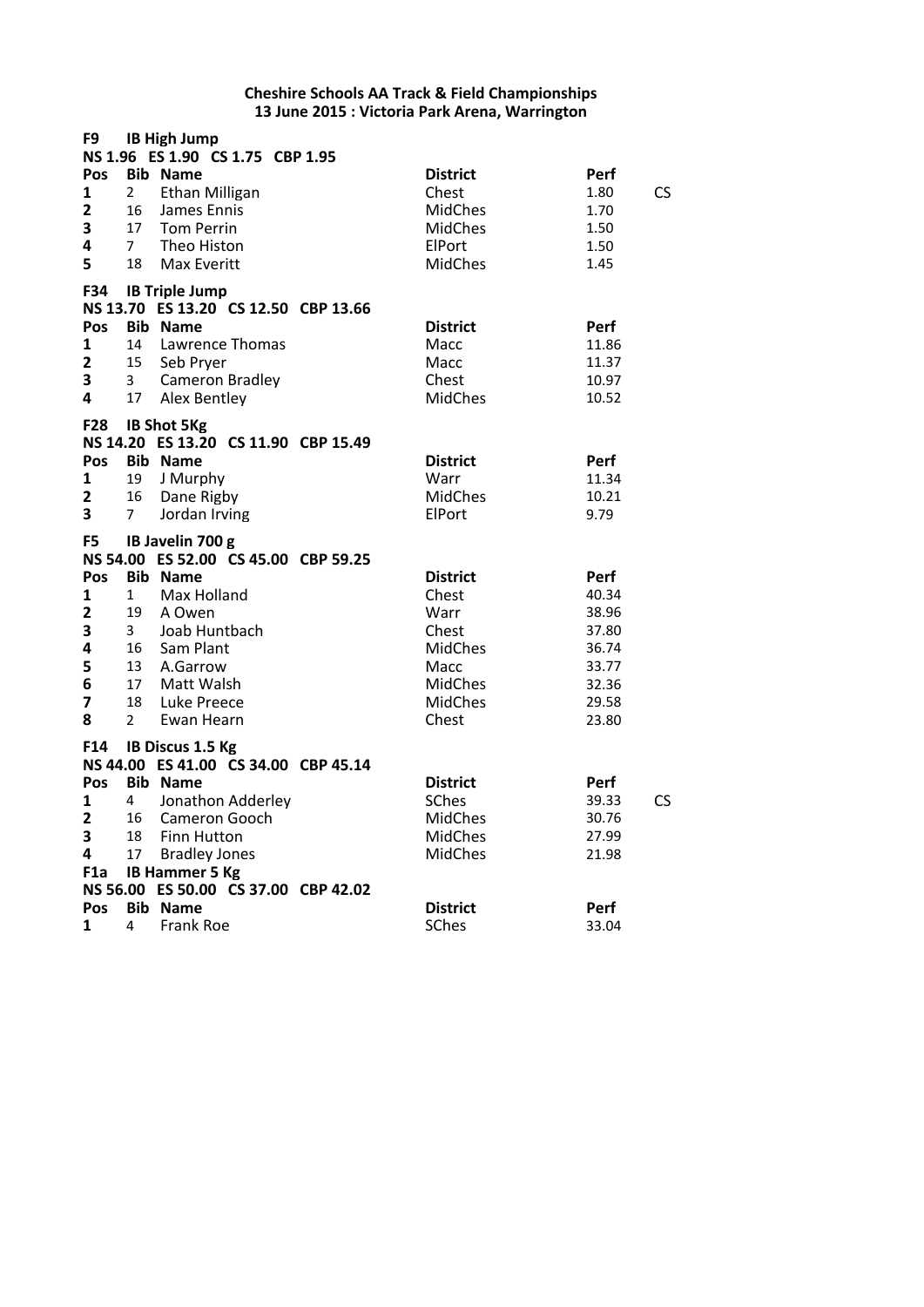|                                        |                |                                                                                                                    | <b>Cheshire Schools AA Track &amp; Field Championships</b><br>13 June 2015 : Victoria Park Arena, Warrington |                               |                  |
|----------------------------------------|----------------|--------------------------------------------------------------------------------------------------------------------|--------------------------------------------------------------------------------------------------------------|-------------------------------|------------------|
| 1<br>$\overline{2}$                    | 7 <sup>7</sup> | T58 SB 100 metres Final<br>NS 10.9 ES 11.1 CS 11.5 CBP 10.7<br>Pos Bib Name<br>4 Harry Richardson<br>Zac Barnsley  | <b>District</b><br><b>SChes</b><br>ElPort                                                                    | Wind=<br>Perf<br>11.4<br>15.1 | <b>CS</b>        |
| T38<br><b>Pos</b><br>1<br>$\mathbf{2}$ | $2^{\circ}$    | <b>SB 400 metres Final</b><br>NS 48.8 ES 49.5 CS 52.5 CBP 48.0<br>Bib Name<br>14 J. Lingard<br>Mark Hearn          | <b>District</b><br>Macc<br>Chest                                                                             | Perf<br>51.3<br>52.8          | CS.              |
| $\mathbf{1}$                           | 19             | T42 SB 1500 metres<br>NS 3:55.0 ES 3:58.0 CS 4:15.0 CBP 3:54.4<br>Pos Bib Name<br>C Fance                          | <b>District</b><br>Warr                                                                                      | <b>Perf</b><br>4:14.6         | <b>CS</b>        |
| 1                                      | 19             | T15 SB 110 metres Hurdles (99.1cm) Final<br>NS 14.6 ES 15.2 CS 16.2 CBP 14.7<br>Pos Bib Name<br><b>B</b> Sutcliffe | <b>District</b><br>Warr                                                                                      | Wind=<br>Perf<br>16.4         |                  |
| T1<br>Pos<br>1                         | 19             | SB 400 metres Hurdles (91.4cm) Final<br>NS 55.0 ES 56.5 CS 59.5 CBP 54.3<br><b>Bib Name</b><br><b>B</b> Sutcliffe  | <b>District</b><br>Warr                                                                                      | <b>Perf</b><br>65.1           |                  |
| F6<br>Pos<br>1<br>$\overline{2}$       | 16             | SB Javelin 800 g<br>NS 56.00 ES 53.00 CS 46.00 CBP 57.08<br><b>Bib Name</b><br>17 Harry Lord<br>Louis Greenwood    | <b>District</b><br><b>MidChes</b><br><b>MidChes</b>                                                          | Perf<br>54.93<br>48.42        | ES.<br><b>CS</b> |
| <b>F15</b><br>Pos<br>$\mathbf{1}$      | 16             | SB Discus 1.75 Kg<br>NS 46.00 ES 40.00 CS 34.00 CBP 51.00<br><b>Bib Name</b><br>Louis Greenwood                    | <b>District</b><br><b>MidChes</b>                                                                            | Perf<br>33.06                 |                  |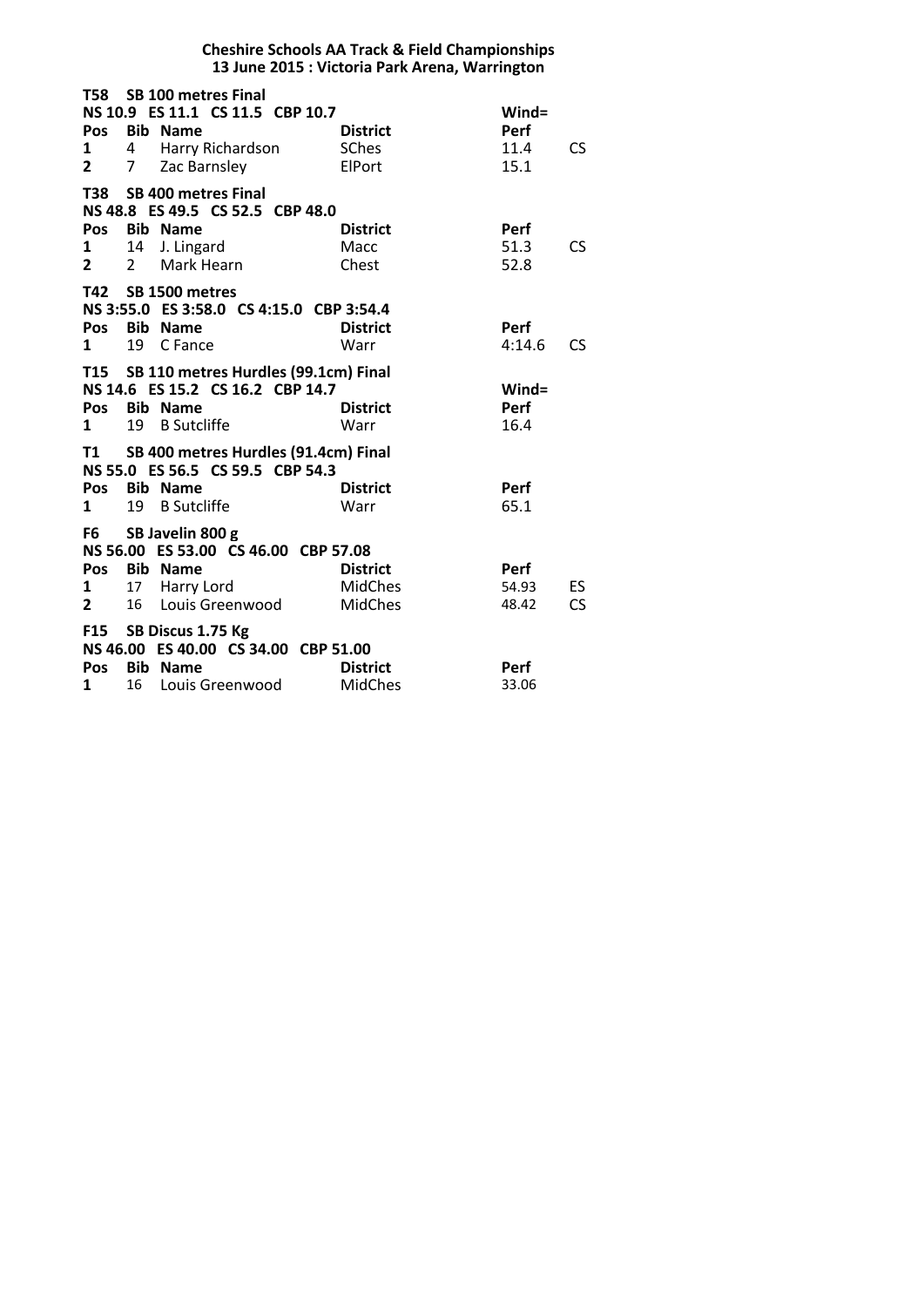| T33                     |                     | JG 100 metres Heats                                     | Heat 1          |              |           |   |
|-------------------------|---------------------|---------------------------------------------------------|-----------------|--------------|-----------|---|
|                         |                     | NS 12.5 ES 12.8 CS 13.3 CBP 12.4                        |                 | Wind=        |           |   |
| Pos                     |                     | <b>Bib Name</b>                                         | <b>District</b> | Perf         |           |   |
| $\mathbf{1}$            | 4                   | <b>Hollie Campbell</b>                                  | SChes           | 13.3         | <b>CS</b> | Q |
| $\overline{2}$          | 17                  | Emma Robinson                                           | <b>MidChes</b>  | 13.5         |           | Q |
| 3                       | A                   | <b>Tia Campbell</b>                                     | SChes           | 13.5         |           | q |
| 4                       | 1                   | Hannah Whelan                                           | Chest           | 13.5         |           | q |
| 5                       | 6                   | Anaya Stocks                                            | SChes           | 13.7         |           | q |
| T33                     |                     | JG 100 metres Heats                                     | Heat 2          |              |           |   |
|                         |                     | NS 12.5 ES 12.8 CS 13.3 CBP 12.4                        |                 | $Wind =$     |           |   |
| Pos                     |                     | <b>Bib Name</b>                                         | <b>District</b> | Perf         |           |   |
| $\mathbf 1$             | 5                   | Caitlin Britton                                         | SChes           | 13.2         | CS        | Q |
| $\mathbf{2}$            | 7 <sup>1</sup>      | Erin Stuart                                             | ElPort          | 13.5         |           | Q |
| 3                       | 16                  | Mia Lowndes                                             | <b>MidChes</b>  | 13.6         |           | q |
| 4                       | 10                  | Alex Hurst                                              | Halton          | 14.1         |           |   |
| 5                       | $\mathbf{2}$        | <b>Harriet Alexander</b>                                | Chest           | 14.2         |           |   |
|                         |                     |                                                         |                 |              |           |   |
| <b>T53</b>              |                     | JG 100 metres Final<br>NS 12.5 ES 12.8 CS 13.3 CBP 12.4 |                 | Wind=        |           |   |
| Pos                     |                     | <b>Bib Name</b>                                         | <b>District</b> | Perf         |           |   |
| 1                       | 16                  | Mia Lowndes                                             | <b>MidChes</b>  | 13.3         |           |   |
| $\overline{2}$          | 5                   | <b>Caitlin Britton</b>                                  | SChes           | 13.4         | CS        |   |
| 3                       | $\overline{7}$      | <b>Erin Stuart</b>                                      | ElPort          | 13.5         |           |   |
| 4                       | 4                   | <b>Hollie Campbell</b>                                  | SChes           | 13.6         |           |   |
| 5                       | $\mathbf{1}$        | Hannah Whelan                                           | Chest           | 13.7         |           |   |
| 6                       | 6                   | Anaya Stocks                                            | SChes           | 13.7         |           |   |
| $\overline{\mathbf{z}}$ | 17                  | Emma Robinson                                           | <b>MidChes</b>  | 13.9         |           |   |
| 8                       | Α                   | <b>Tia Campbell</b>                                     | SChes           | 14.0         |           |   |
|                         |                     |                                                         |                 |              |           |   |
| T <sub>29</sub>         |                     | JG 200 metres Heats                                     | Heat 1          |              |           |   |
|                         |                     | NS 25.5 ES 26.3 CS 27.6 CBP 25.5                        |                 | Wind=        |           |   |
| Pos                     |                     | <b>Bib Name</b>                                         | <b>District</b> | Perf         |           |   |
| 1                       | 16                  | Joanna Ravenscroft                                      | <b>MidChes</b>  | 28.7         |           | Q |
| $\overline{\mathbf{2}}$ | 20                  | Charlotte Robinson                                      | Warr            | 28.8<br>28.9 |           | Q |
| 3                       | A<br>$\overline{2}$ | Sam Kyriacou                                            | SChes           | 29.8         |           | q |
| 4<br>5                  | 14                  | Laura Mount<br>Anna Luckman                             | Chest<br>Macc   | 30.0         |           |   |
| 6                       | 3                   | Francesca Davidson                                      | Chest           | 30.1         |           |   |
| 7                       | 11                  | <b>Eloise Angus</b>                                     | Halton          | 30.8         |           |   |
| 8                       | $\mathbf{1}$        | Ellie Finn                                              | Chest           | 31.2         |           |   |
|                         |                     |                                                         |                 |              |           |   |
| T29                     |                     | JG 200 metres Heats                                     | Heat 2          |              |           |   |
|                         |                     | NS 25.5 ES 26.3 CS 27.6 CBP 25.5                        |                 | Wind=        |           |   |
| Pos                     |                     | <b>Bib Name</b>                                         | <b>District</b> | Perf         |           |   |
| 1                       | 4                   | Ruka Shonibare                                          | SChes           | 27.5         | <b>CS</b> | Q |
| $\overline{\mathbf{2}}$ | 13                  | <b>Jose Elliott</b>                                     | Macc            | 27.9         |           | Q |
| 3                       | 5                   | Matilda Hargreaves                                      | SChes           | 28.0         |           | q |
| 4                       | 19                  | E Hough                                                 | Warr            | 28.0         |           | q |
| 5                       | 6                   | Eve Heaword                                             | SChes           | 28.2         |           | q |
| 6                       | 17                  | Maisie Chrisholm                                        | <b>MidChes</b>  | 29.0         |           |   |
| 7                       | 21                  | G Wright                                                | Warr            | 30.1         |           |   |
| 8                       | 12                  | Rachel Hardman                                          | Halton          | 30.3         |           |   |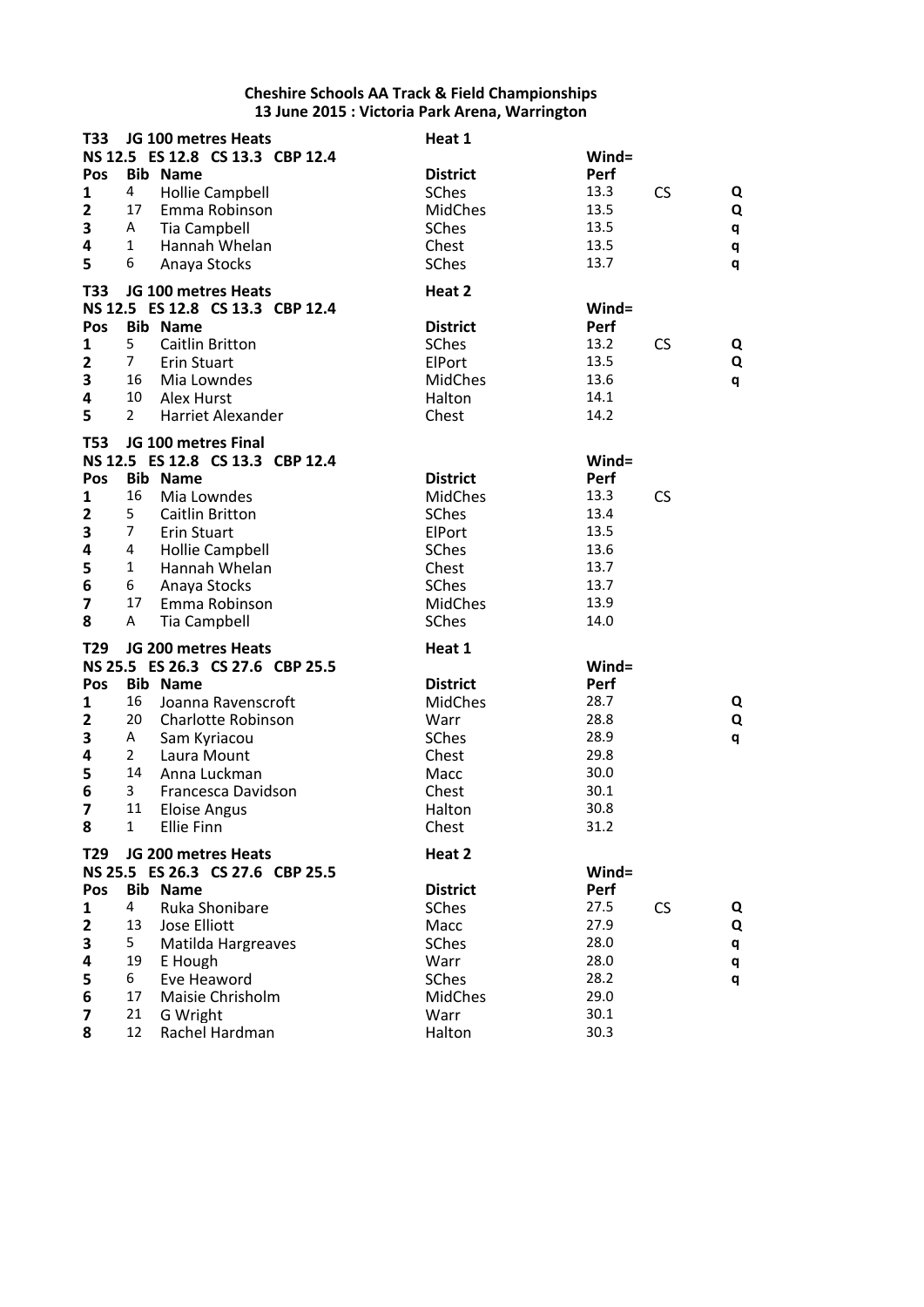| T49                     |                | JG 200 metres Final                       |                       |                  |           |
|-------------------------|----------------|-------------------------------------------|-----------------------|------------------|-----------|
|                         |                | NS 25.5 ES 26.3 CS 27.6 CBP 25.5          |                       | $Wind =$         |           |
| Pos<br>$\mathbf{1}$     | 4              | <b>Bib Name</b>                           | <b>District</b>       | Perf<br>27.4     |           |
|                         |                | Ruka Shonibare                            | <b>SChes</b><br>SChes | 27.9             | <b>CS</b> |
| $\mathbf{2}$<br>3       | 5<br>13        | Matilda Hargreaves<br><b>Jose Elliott</b> |                       | 28.0             |           |
| 4                       | 6              | Eve Heaword                               | Macc<br><b>SChes</b>  | 28.5             |           |
| 5                       | 20             | <b>Charlotte Robinson</b>                 | Warr                  | 28.8             |           |
| 6                       | 16             | Joanna Ravenscroft                        | MidChes               | 28.9             |           |
| 7                       | 19             | E Hough                                   | Warr                  | 29.0             |           |
| 8                       | A              | Sam Kyriacou                              | SChes                 | 29.6             |           |
|                         |                | JG 800 metres Final                       |                       |                  |           |
| T43                     |                | NS 2:15.0 ES 2:19.0 CS 2:29.0 CBP 2:17.8  |                       |                  |           |
| Pos                     |                | <b>Bib Name</b>                           | <b>District</b>       | Perf             |           |
| 1                       | 21             | Elizabeth Wright                          | Warr                  | 2:19.6           | CS        |
| $\overline{\mathbf{2}}$ | 4              | <b>Emily Lowry</b>                        | <b>SChes</b>          | 2:23.1           | CS        |
| 3                       | 13             | <b>Stephanie Moss</b>                     | Macc                  | 2:26.9           | <b>CS</b> |
| 4                       | 14             | Lauren Robinson                           | Macc                  | 2:30.1           |           |
| 5                       | 5              | Maddie Goodman                            | SChes                 | 2:30.7           |           |
| 6                       | 6              | Sarah Dufor-Jackson                       | <b>SChes</b>          | 2:32.4           |           |
| 7                       | B              | Eve Gibbons                               | Macc                  | 2:34.8           |           |
| 8                       | 15             | <b>Chloe Harrison</b>                     | Macc                  | 2:37.2           |           |
| 9                       | 16             | <b>Heidi Coles</b>                        | <b>MidChes</b>        | 2:40.4           |           |
| 10                      | 17             | <b>Faye Singleton</b>                     | <b>MidChes</b>        | 2:45.6           |           |
| 11                      | $\mathbf{1}$   | Zara Gautier-Price                        | Chest                 | 2:48.0           |           |
| 12                      | 11             | Abby Watling                              | Halton                | 2:53.0           |           |
| 13                      | 18             | Phoebe Kenwright                          | <b>MidChes</b>        | 2:59.1           |           |
| 14                      | 12             | Katheryne Schofield                       | Halton                | 3:05.5           |           |
| T14                     |                | JG 1500 metres                            |                       |                  |           |
|                         |                | NS 4:40.0 ES 4:50.0 CS 5:10.0 CBP 4:43.9  |                       |                  |           |
| Pos                     |                | <b>Bib Name</b>                           | <b>District</b>       | Perf             |           |
| 1                       | 1              | <b>Issy Clarke</b>                        | Chest                 | 4:59.5           | CS        |
| $\mathbf{2}$            | 4              | Katlyn Mooney                             | SChes                 | 5:06.4           | CS        |
| 3                       | 16             | Ellie Cushen                              | <b>MidChes</b>        | 5:08.6           |           |
| 4                       | 6              | Caitlin Dimmick                           | <b>SChes</b>          | 5:10.2           |           |
| 5<br>6                  | 5<br>3         | <b>Ellie Grinnell</b>                     | SChes                 | 5:12.5           |           |
| $\overline{\mathbf{z}}$ | 14             | Katy Adkins                               | Chest                 | 5:15.0           |           |
|                         | 13             | Shona Williams<br>Lucy Griffiths          | Macc<br>Macc          | 5:18.0           |           |
| 8<br>9                  | A              | <b>Holly Smith</b>                        | SChes                 | 5:19.3<br>5:22.0 |           |
| 10                      | 19             | <b>Isabelle Trevithick</b>                | Warr                  | 5:34.3           |           |
| 11                      | $\mathbf{2}$   | Holly Illingworth                         | Chest                 | 5:37.1           |           |
| 12                      | 15             | Lucy O'Donovan                            | Macc                  | 5:37.5           |           |
| 13                      | 21             | G Bates                                   | Warr                  | 5:41.0           |           |
| 14                      | 18             | Cerys Pilliner                            | <b>MidChes</b>        | 5:50.5           |           |
| 15                      | 17             | Alicia Kenwright                          | <b>MidChes</b>        | 6:21.3           |           |
| 16                      | 10             | Isla Bellamy                              | Halton                | 6:29.2           |           |
| T23                     |                | JG 75 metres Hurdles (76.2cm) Final       |                       |                  |           |
|                         |                | NS 11.5 ES 11.8 CS 12.8 CBP 11.4          |                       | Wind=            |           |
| Pos                     |                | <b>Bib Name</b>                           | <b>District</b>       | Perf             |           |
| 1                       | 16             | Ellie Jackson                             | <b>MidChes</b>        | 11.9             | CS        |
| $\mathbf{2}$            | 13             | <b>Catherine Giller</b>                   | Macc                  | 12.7             | CS        |
| 3                       | 14             | Olivia Moores                             | Macc                  | 12.8             | CS        |
| 4                       | 18             | Olivia Andrews                            | <b>MidChes</b>        | 13.1             |           |
| 5                       | 19             | A Turner                                  | Warr                  | 13.1             |           |
| 6                       | 17             | <b>Emily Yates</b>                        | MidChes               | 13.3             |           |
| 7                       | 1              | Thea Watts                                | Chest                 | 14.7             |           |
| 8                       | $\overline{2}$ | <b>Ellie Saunders</b>                     | Chest                 | 15.7             |           |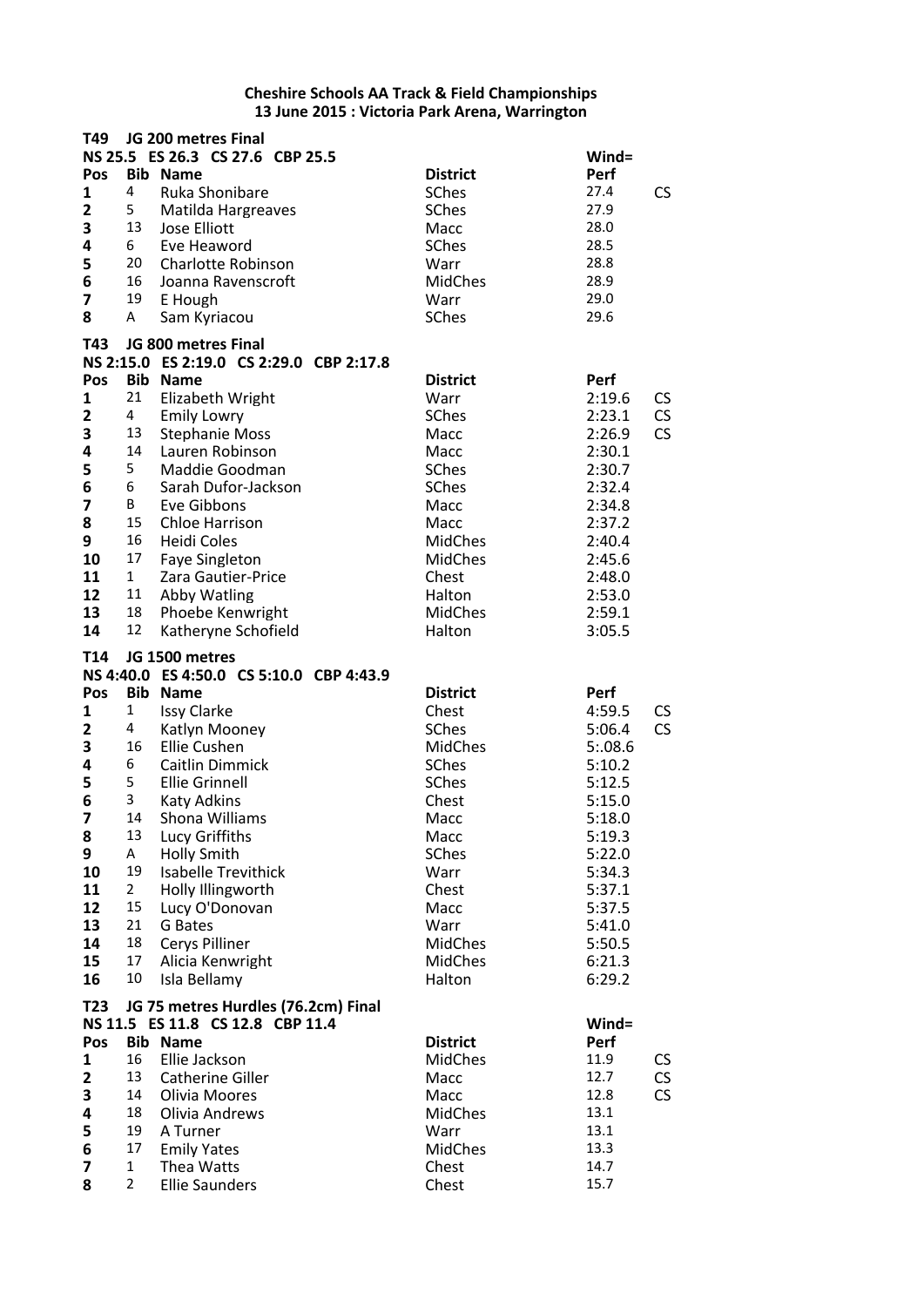| F3                                                |                                        | JG Long Jump<br>NS 5.20 ES 5.05 CS 4.65 CBP 5.81                                                                                                             |                                                                                                |                                                              |                                |            |
|---------------------------------------------------|----------------------------------------|--------------------------------------------------------------------------------------------------------------------------------------------------------------|------------------------------------------------------------------------------------------------|--------------------------------------------------------------|--------------------------------|------------|
| Pos<br>1<br>$\mathbf{2}$<br>3<br>4<br>5<br>6<br>7 | 13<br>14<br>16<br>$\overline{4}$<br>21 | <b>Bib Name</b><br><b>Emily Jarad</b><br>Katie Waterworth<br>17 Hannah Hateley<br><b>Bree Livesey</b><br>10 Emilia Povall-Clarke<br>Ellie Jones<br>V Tipping | <b>District</b><br>Macc<br>Macc<br><b>MidChes</b><br><b>MidChes</b><br>Halton<br>SChes<br>Warr | Perf<br>5.19<br>5.00<br>4.63<br>4.55<br>4.32<br>4.28<br>3.82 | ES<br>$\mathsf{CS}\phantom{0}$ |            |
| F <sub>29</sub>                                   |                                        | JG High Jump<br>NS 1.63 ES 1.57 CS 1.45 CBP 1.68                                                                                                             |                                                                                                |                                                              |                                |            |
| Pos                                               |                                        | <b>Bib Name</b>                                                                                                                                              | <b>District</b>                                                                                | Perf                                                         |                                |            |
| 1                                                 | $\mathbf{1}$                           | Evie Shorthose                                                                                                                                               | Chest                                                                                          | 1.49                                                         | <b>CS</b>                      |            |
| 2                                                 | 5                                      | Louise Elleray                                                                                                                                               | SChes                                                                                          | 1.45                                                         | <b>CS</b>                      |            |
| 3                                                 | $\overline{2}$                         | <b>Grace Patton</b>                                                                                                                                          | Chest                                                                                          | 1.40                                                         |                                |            |
| 4                                                 |                                        | 19 Ella Grocott                                                                                                                                              | Warr                                                                                           | 1.35                                                         |                                |            |
| 5                                                 | 6                                      | Jennifer Palin                                                                                                                                               | SChes                                                                                          | 1.35                                                         |                                |            |
| 6<br>$\overline{\mathbf{z}}$                      | 3 <sup>7</sup>                         | Sophie Bridgewater                                                                                                                                           | Chest                                                                                          | 1.35                                                         |                                |            |
|                                                   |                                        | 18 Charlotte Lloyd<br>F20a JG Pole Vault                                                                                                                     | <b>MidChes</b>                                                                                 | 1.25                                                         |                                |            |
|                                                   |                                        | NS 3.05 ES 2.75 CS 2.25 CBP 0.00                                                                                                                             |                                                                                                |                                                              |                                |            |
| <b>Pos</b>                                        |                                        | <b>Bib Name</b>                                                                                                                                              | <b>District</b>                                                                                | Perf                                                         |                                |            |
| 1                                                 | 4                                      | Amelia Atkinson                                                                                                                                              | <b>SChes</b>                                                                                   | 2.10                                                         |                                | <b>CBP</b> |
| F8<br>Pos<br>1                                    | 16                                     | JG Shot 3Kg<br>NS 11.20 ES 10.60 CS 9.25 CBP 8.19<br><b>Bib Name</b><br>Ellie Williams                                                                       | <b>District</b><br>MidChes                                                                     | Perf<br>8.50                                                 |                                | <b>CBP</b> |
| 2                                                 | $\mathbf{3}$                           | Catherine Savidge                                                                                                                                            | Chest                                                                                          | 7.07                                                         |                                |            |
| 3                                                 | 12                                     | Catrin Jones                                                                                                                                                 | Halton                                                                                         | 6.97                                                         |                                |            |
| F13                                               |                                        | JG Javelin 500g<br>NS 36.00 ES 33.00 CS 27.50 CBP 37.11                                                                                                      |                                                                                                |                                                              |                                |            |
| Pos                                               |                                        | <b>Bib Name</b>                                                                                                                                              | <b>District</b>                                                                                | Perf                                                         |                                |            |
| 1                                                 | $\mathbf{1}$                           | Emma Howe                                                                                                                                                    | Chest                                                                                          | 43.07                                                        |                                | NS CBP     |
| $\mathbf{2}$                                      | 4                                      | <b>Bethan Kelly</b>                                                                                                                                          | SChes                                                                                          | 26.76                                                        |                                |            |
| 3                                                 | 19                                     | M Evans                                                                                                                                                      | Warr                                                                                           | 22.93                                                        |                                |            |
| 4                                                 | 15                                     | Haisley Juminez                                                                                                                                              | Macc                                                                                           | 19.53                                                        |                                |            |
| 5                                                 | 6                                      | Cara Cooper                                                                                                                                                  | SChes                                                                                          | 17.94                                                        |                                |            |
| 6<br>7                                            | 16<br>18                               | Maddy Brougham<br><b>Ellie Baker</b>                                                                                                                         | <b>MidChes</b><br><b>MidChes</b>                                                               | 17.46<br>12.19                                               |                                |            |
| F36                                               |                                        | JG Discus 1 Kg                                                                                                                                               |                                                                                                |                                                              |                                |            |
|                                                   |                                        | NS 30.00 ES 27.00 CS 23.00 CBP 33.96                                                                                                                         |                                                                                                |                                                              |                                |            |
| Pos                                               |                                        | <b>Bib Name</b>                                                                                                                                              | <b>District</b>                                                                                | Perf                                                         |                                |            |
| 1                                                 | 13                                     | Zeta McCormack                                                                                                                                               | Macc                                                                                           | 20.64                                                        |                                |            |
| 2                                                 | 17                                     | Ella Pymer                                                                                                                                                   | <b>MidChes</b>                                                                                 | 19.41                                                        |                                |            |
| 3                                                 | 18                                     | Connie Seiler                                                                                                                                                | <b>MidChes</b>                                                                                 | 17.91                                                        |                                |            |
| 4                                                 | 19                                     | L Harrison                                                                                                                                                   | Warr                                                                                           | 17.86                                                        |                                |            |
| 5                                                 | 10                                     | Naomi Petch                                                                                                                                                  | Halton                                                                                         | 17.57                                                        |                                |            |
| 6<br>7                                            | 14<br>16                               | Freya White<br>Sophie Brilus                                                                                                                                 | Macc<br><b>MidChes</b>                                                                         | 16.37<br>16.00                                               |                                |            |
| <b>F37</b>                                        |                                        | JG Hammer 3Kg                                                                                                                                                |                                                                                                |                                                              |                                |            |
|                                                   |                                        | NS 39.00 ES 34.00 CS 30.00 CBP 23.78                                                                                                                         |                                                                                                |                                                              |                                |            |
| Pos                                               |                                        | <b>Bib Name</b>                                                                                                                                              | <b>District</b>                                                                                | Perf                                                         |                                |            |
| 1                                                 | 19                                     | Megan Kettle                                                                                                                                                 | Warr                                                                                           | 33.38                                                        |                                | CS CBP     |
| 2                                                 | 20                                     | Natasha Ryder                                                                                                                                                | Warr                                                                                           | 22.73                                                        |                                |            |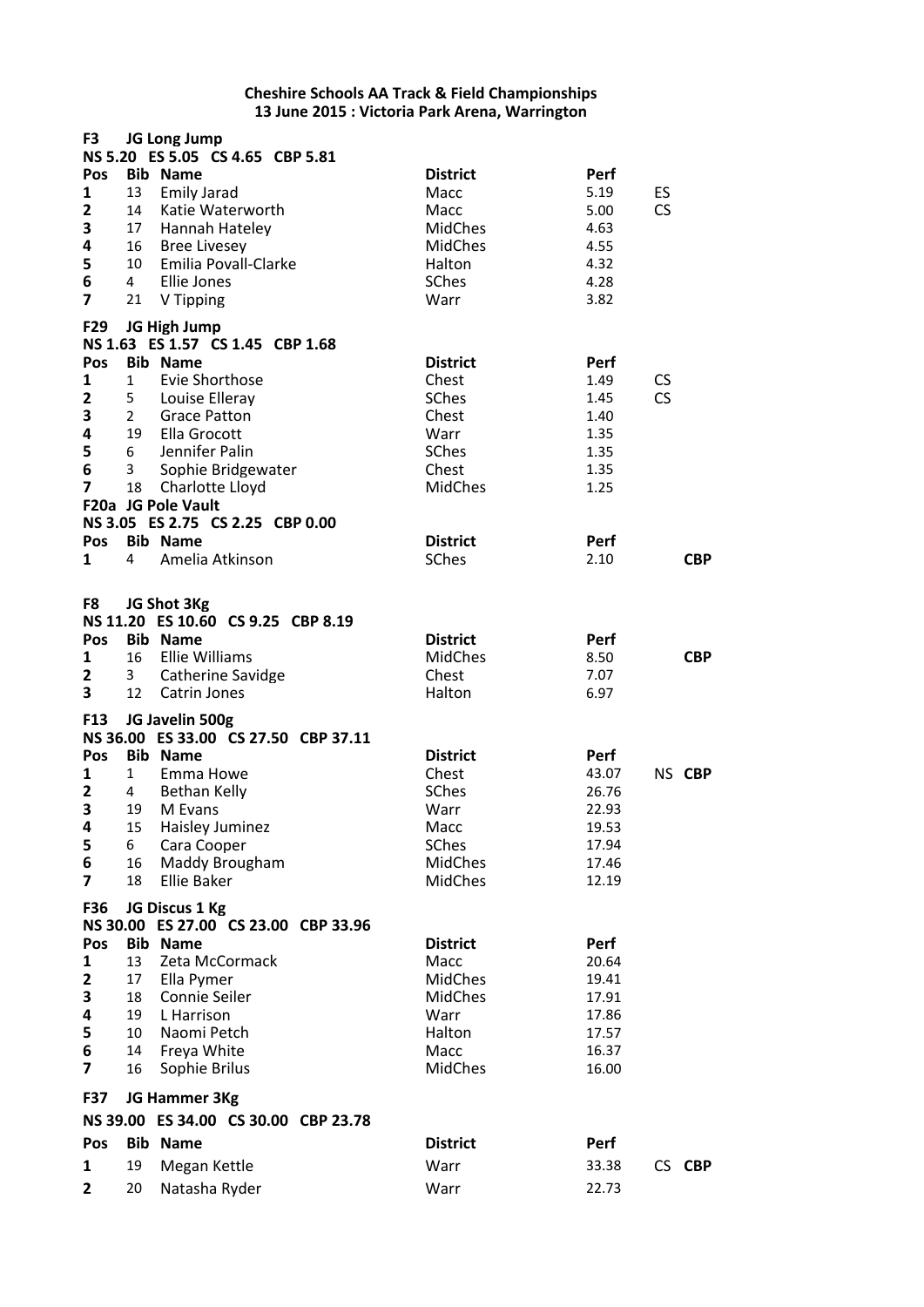| <b>T35</b>              |              | IG 100 metres Heats                      | Heat 1          |          |           |
|-------------------------|--------------|------------------------------------------|-----------------|----------|-----------|
|                         |              | NS 12.3 ES 12.6 CS 13.0 CBP 12.2         |                 | $Wind =$ |           |
| <b>Pos</b>              |              | <b>Bib Name</b>                          | <b>District</b> | Perf     |           |
| 1                       | 4            | Eve Fenoglio                             | SChes           | 13.1     | Q         |
| $\mathbf{2}$            | 1            | Abbie Wheelan                            | Chest           | 13.4     | Q         |
| 3                       | 14           | E.Weinholt                               | Macc            | 13.9     | q         |
| 4                       | 6            | <b>Maddie Warrilow</b>                   | SChes           | 13.9     | q         |
| 5                       | 16           | Vicky Turner                             | <b>MidChes</b>  | 14.3     | q         |
| <b>T35</b>              |              | <b>IG 100 metres Heats</b>               | Heat 2          |          |           |
|                         |              | NS 12.3 ES 12.6 CS 13.0 CBP 12.2         |                 | $Wind =$ |           |
| Pos                     |              | <b>Bib Name</b>                          | <b>District</b> | Perf     |           |
| 1                       | 5            | <b>Beth Jones</b>                        | SChes           | 13.3     | Q         |
| $\overline{\mathbf{2}}$ | 13           | <b>Charlotte Cash</b>                    | Macc            | 13.6     | Q         |
| 3                       | 18           |                                          |                 | 14.6     |           |
| 4                       | 17           | Madison Whitworth                        | <b>MidChes</b>  | 15.0     | q         |
|                         |              | Jessica Haves                            | <b>MidChes</b>  |          |           |
| <b>T55</b>              |              | <b>IG 100 metres Final</b>               |                 |          |           |
|                         |              | NS 12.3 ES 12.6 CS 13.0 CBP 12.2         |                 | $Wind =$ |           |
| Pos                     |              | <b>Bib Name</b>                          | <b>District</b> | Perf     |           |
| 1                       | 4            | Eve Fenoglio                             | SChes           | 13.0     | <b>CS</b> |
| $\overline{2}$          | 5            | <b>Beth Jones</b>                        | SChes           | 13.2     |           |
| 3                       | $\mathbf{1}$ | Abbie Wheelan                            | Chest           | 13.3     |           |
| 4                       | 13           | <b>Charlotte Cash</b>                    | Macc            | 13.7     |           |
| 5                       | 14           | E.Weinholt                               | Macc            | 13.9     |           |
| 6                       | 6            | <b>Maddie Warrilow</b>                   | SChes           | 14.2     |           |
| $\overline{7}$          | 16           | Vicky Turner                             | MidChes         | 14.6     |           |
|                         |              |                                          |                 |          |           |
| <b>T51</b>              |              | <b>IG 200 metres Final</b>               |                 |          |           |
|                         |              | NS 25.2 ES 26.0 CS 27.0 CBP 25.0         |                 | $Wind =$ |           |
| Pos                     |              | <b>Bib Name</b>                          | <b>District</b> | Perf     |           |
| 1                       | 13           | Ella Spencer                             | Macc            | 26.1     | <b>CS</b> |
| 2                       | 16           | Ellie Dunn                               | <b>MidChes</b>  | 28.0     |           |
| 3                       | 14           | L.Wylie                                  | Macc            | 28.9     |           |
| 4                       | 15           | A.Hebb                                   | Macc            | 29.0     |           |
| 5                       | 3            | <b>Megan Jenkins</b>                     | Chest           | 30.0     |           |
| 6                       | 17           | Sara Faraj                               | <b>MidChes</b>  | 30.1     |           |
| $\overline{\mathbf{z}}$ | 18           | Lilly Lofthouse                          | <b>MidChes</b>  | 31.6     |           |
| T27                     |              | <b>IG 300 metres Final</b>               |                 |          |           |
|                         |              | NS 40.5 ES 41.4 CS 44.8 CBP 39.9         |                 |          |           |
| Pos                     |              | <b>Bib Name</b>                          | <b>District</b> | Perf     |           |
| 1                       | 7            | Georgia Barlow                           | ElPort          | 41.8     | <b>CS</b> |
| $\mathbf{2}$            | 4            | Millie Jones                             | SChes           | 41.9     | CS        |
| 3                       | $\mathbf{1}$ | Siobhan Benson                           | Chest           | 42.7     | <b>CS</b> |
| 4                       | 14           | J.Tomlinson                              | Macc            | 48.6     |           |
| 5                       | 17           | Pippa Miles                              | <b>MidChes</b>  | 50.0     |           |
|                         |              |                                          |                 |          |           |
| T45                     |              | IG 800 metres Final                      |                 |          |           |
|                         |              | NS 2:13.0 ES 2:18.0 CS 2:25.0 CBP 2:13.7 |                 |          |           |
| Pos                     |              | <b>Bib Name</b>                          | <b>District</b> | Perf     |           |
| 1                       | 19           | Melissa Bover                            | Warr            | 2:19.5   | <b>CS</b> |
| $\mathbf{2}$            | 13           | Z.Thompson                               | Macc            | 2:22.6   | CS        |
| 3                       | B            | <b>Eleanor Twite</b>                     | Macc            | 2:23.4   | <b>CS</b> |
| 4                       | 4            | Cara Gibbons                             | SChes           | 2:25.1   |           |
| 5                       | 20           | A Gibbons                                | Warr            | 2:35.5   |           |
| 6                       | 5            | Hannah Dodds                             | SChes           | 2:41.5   |           |
| $\overline{7}$          | 17           | Kathryn Jackson                          | MidChes         | 2:56.2   |           |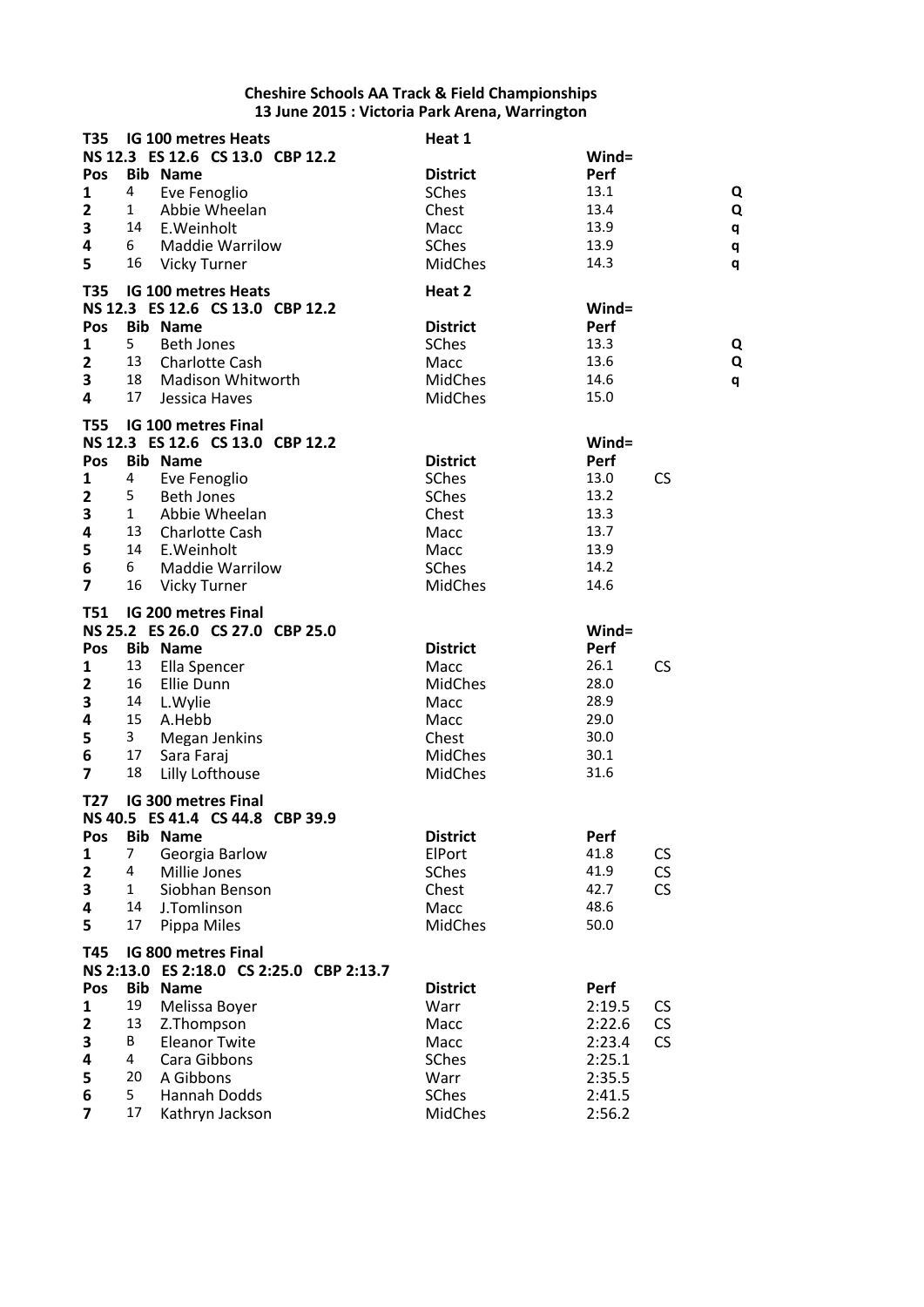| T <sub>3</sub>          |              | IG 1500 metres                               |                 |          |           |        |
|-------------------------|--------------|----------------------------------------------|-----------------|----------|-----------|--------|
|                         |              | NS 4:39.0 ES 4:45.0 CS 5:04.0 CBP 4:39.2     |                 |          |           |        |
| Pos                     |              | <b>Bib Name</b>                              | <b>District</b> | Perf     |           |        |
| $\mathbf{1}$            | 4            | Katie Lowry                                  | SChes           | 4:38.5   |           | NS CBP |
| $\mathbf{2}$            |              | 19 Lauren Ferris                             | Warr            | 4:43.0   | ES        |        |
| 3                       |              | 20 Lauren Goddard                            | Warr            | 5:04.9   |           |        |
| 4                       | 13           | H.Gaskell                                    | Macc            | 5:16.0   |           |        |
| 5                       |              | 16 Esme Bridge                               | <b>MidChes</b>  | 5:17.5   |           |        |
| 6                       | 14           | L.Stratford                                  | Macc            | 5:47.0   |           |        |
| $\overline{\mathbf{z}}$ | 18           | Emma Hickson                                 | <b>MidChes</b>  | 5:52.4   |           |        |
| 8                       | 6            | Emma Stephen                                 | SChes           | 5:58.9   |           |        |
| 9                       | A            | Katie Unnithan                               | <b>SChes</b>    | 6:34.0   |           |        |
|                         |              |                                              |                 |          |           |        |
| T8                      |              | IG 3000 metres                               |                 |          |           |        |
|                         |              | NS 10:10.0 ES 10:22.0 CS 10:50.0 CBP 10:24.3 |                 |          |           |        |
| Pos                     |              | <b>Bib Name</b>                              | <b>District</b> | Perf     |           |        |
| $\mathbf{1}$            | 4            | Sophie Smith                                 | SChes           | 10:36.5  | <b>CS</b> |        |
| $\mathbf{2}$            | 1            | Martha Owen                                  | Chest           | 11:03.0  |           |        |
| 3                       | 16           | Chloe Dooley                                 | <b>MidChes</b>  | 11:38.4  |           |        |
|                         |              | T19a IG 1500m S/C                            |                 |          |           |        |
|                         |              | NS 5:15.0 ES 5:25.0 CS 5:45.0 CBP 0:00.0     |                 |          |           |        |
| Pos                     |              | <b>Bib Name</b>                              | <b>District</b> | Perf     |           |        |
| 1                       | 20           |                                              | Warr            |          |           |        |
|                         |              | Victoria Ramsbottom                          |                 | 5:57.7   |           |        |
|                         |              | T24 IG 80 metres Hurdles (76.2cm) Final      |                 |          |           |        |
|                         |              | NS 11.7 ES 12.1 CS 13.0 CBP 11.7             |                 | $Wind =$ |           |        |
| Pos                     |              | <b>Bib Name</b>                              | <b>District</b> | Perf     |           |        |
| 1                       | 4            | Amy Clark                                    | <b>SChes</b>    | 13.5     |           |        |
| $\overline{2}$          | 16           | Rachel Newsham                               | <b>MidChes</b>  | 14.6     |           |        |
|                         |              |                                              |                 |          |           |        |
| T <sub>2</sub>          |              | IG 300 metres Hurdles (76.2cm) Final         |                 |          |           |        |
|                         |              | NS 45.0 ES 46.8 CS 50.0 CBP 45.5             |                 |          |           |        |
| Pos                     |              | <b>Bib Name</b>                              | <b>District</b> | Perf     |           |        |
| 1                       | 4            | Chloe Esegbona                               | SChes           | 44.9     |           | NS CBP |
| $\overline{2}$          | 10           | Hannah Shaw                                  | Halton          | 52.8     |           |        |
|                         |              |                                              |                 |          |           |        |
| F19                     |              | <b>IG Long Jump</b>                          |                 |          |           |        |
|                         |              | NS 5.50 ES 5.25 CS 4.80 CBP 5.72             |                 |          |           |        |
| Pos                     |              | <b>Bib Name</b>                              | <b>District</b> | Perf     |           |        |
| 1                       | 4            | Liberty Hughes                               | SChes           | 5.44     | ES        |        |
| $\overline{2}$          | 19           | E Baker                                      | Warr            | 4.88     | CS        |        |
| 3                       | 7            | Alice Barnsley                               | ElPort          | 4.74     |           |        |
| 4                       | $\mathbf{1}$ | Georgina Alexander                           | Chest           | 4.73     |           |        |
| 5                       | 13           | V.Blackwell                                  | Macc            | 4.48     |           |        |
| 6                       | 5            | <b>Charlotte Oakley</b>                      | SChes           | 4.11     |           |        |
| $\overline{\mathbf{z}}$ | 17           | Natalia Laszkiewicz                          | <b>MidChes</b>  | 3.71     |           |        |
|                         |              |                                              |                 |          |           |        |
| <b>F17</b>              |              | <b>IG High Jump</b>                          |                 |          |           |        |
|                         |              | NS 1.68 ES 1.62 CS 1.52 CBP 1.74             |                 |          |           |        |
| Pos                     |              | <b>Bib Name</b>                              | <b>District</b> | Perf     |           |        |
| 1                       | 18           | Jade Oakes                                   | <b>MidChes</b>  | 1.36     |           |        |
|                         | 17           | Georgia Emmett                               | <b>MidChes</b>  | ΝT       |           |        |
| F4                      |              | <b>IG Triple Jump</b>                        |                 |          |           |        |
|                         |              | NS 11.20 ES 10.80 CS 10.00 CBP 11.52         |                 |          |           |        |
|                         |              |                                              |                 |          |           |        |
| Pos                     |              | <b>Bib Name</b>                              | <b>District</b> | Perf     |           |        |
| 1                       | 13           | A.Vermoulen                                  | Macc            | 10.49    | <b>CS</b> |        |
| $\mathbf{2}$            | $\mathbf{1}$ | Lily Tenner                                  | Chest           | 9.19     |           |        |
| <b>F21</b>              |              | <b>IG Pole Vault</b>                         |                 |          |           |        |
|                         |              | NS 3.35 ES 3.05 CS 2.35 CBP 3.00             |                 |          |           |        |
| Pos                     |              | <b>Bib Name</b>                              | <b>District</b> | Perf     |           |        |
| 1                       | 1            | Tiana Walton                                 | Chest           | 3.05     |           | ES CBP |
|                         |              |                                              |                 |          |           |        |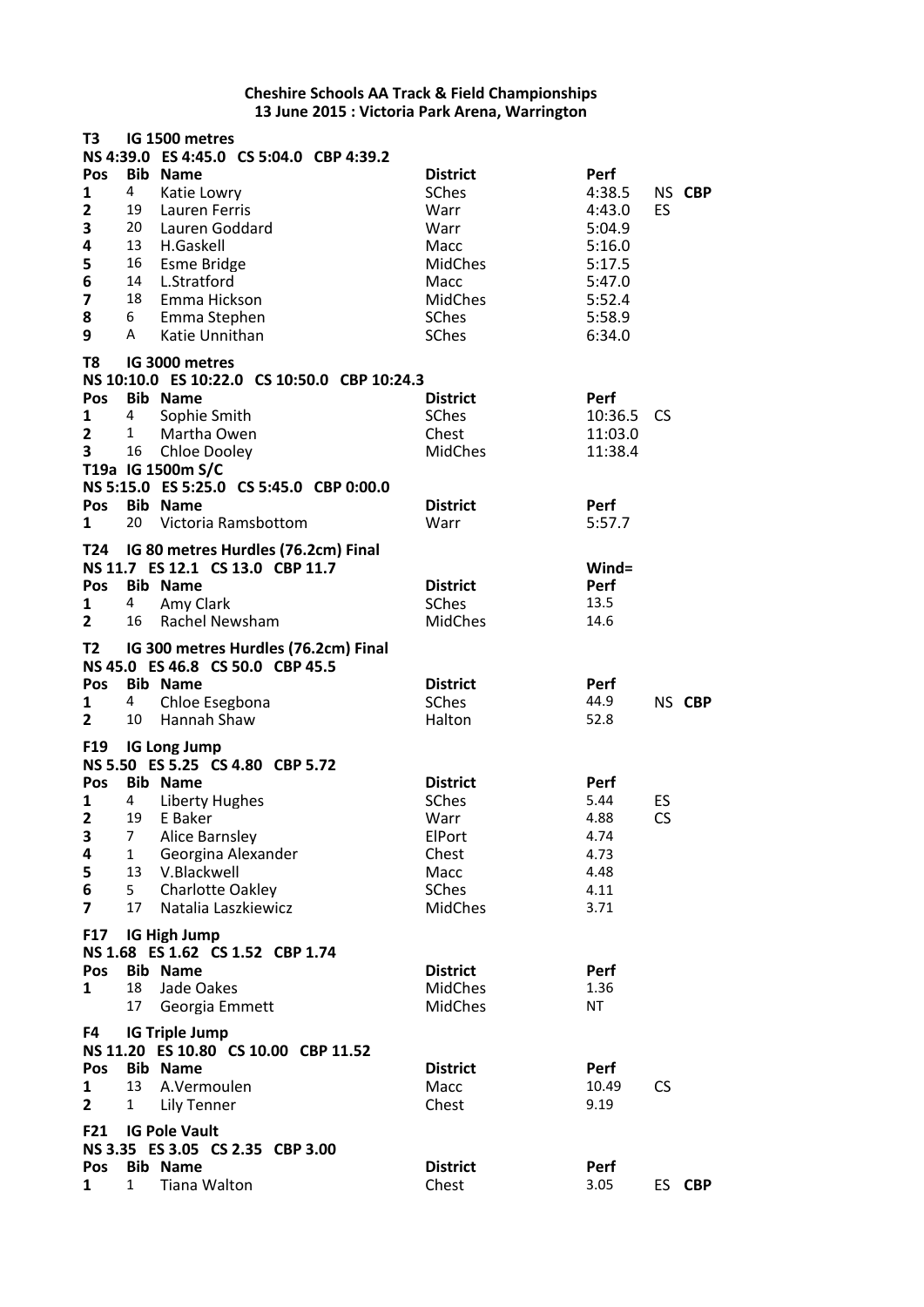| F32<br>Pos<br>1<br>2<br>3<br>4<br>5                         | $7^{\circ}$<br>16<br>17<br>1<br>18 | IG Shot 3Kg<br>NS 12.50 ES 11.00 CS 10.00 CBP 10.80<br><b>Bib Name</b><br>Samhilda Mcgonigle<br><b>Becky Ward</b><br>Zoe Copnall<br><b>Emily Griffiths</b><br>Katie Broad | <b>District</b><br>ElPort<br><b>MidChes</b><br><b>MidChes</b><br>Chest<br><b>MidChes</b>      | <b>Perf</b><br>11.08<br>10.02<br>9.28<br>8.61<br>7.93        | ES.<br><b>CS</b> | <b>CBP</b> |
|-------------------------------------------------------------|------------------------------------|---------------------------------------------------------------------------------------------------------------------------------------------------------------------------|-----------------------------------------------------------------------------------------------|--------------------------------------------------------------|------------------|------------|
| <b>F31</b><br>Pos<br>1<br>$\overline{\mathbf{2}}$<br>3<br>4 | 13<br>16<br>5<br>18<br>17          | IG Javelin 500g<br>NS 40.00 ES 37.00 CS 33.00 CBP 32.24<br><b>Bib Name</b><br>Eleanor Toms<br>Lissy Millington<br>Eve Nickisson<br><b>Hatti Davies</b><br>Ella Pemberton  | <b>District</b><br>Macc<br><b>MidChes</b><br><b>SChes</b><br><b>MidChes</b><br><b>MidChes</b> | <b>Perf</b><br>33.34<br>30.29<br>20.87<br>15.15<br><b>NT</b> | CS.              | <b>CBP</b> |
| F7<br>Pos<br>1<br>2<br>3<br>4                               | 16<br>1<br>18<br>17                | <b>IG Discus 1 Kg</b><br>NS 36.00 ES 33.00 CS 27.00 CBP 45.10<br><b>Bib Name</b><br>Jenny Pyatt<br><b>Isobel Griffin-Morris</b><br>Abi Shaw<br>Dorota Mazur               | <b>District</b><br><b>MidChes</b><br>Chest<br><b>MidChes</b><br><b>MidChes</b>                | <b>Perf</b><br>37.86<br>36.96<br>23.24<br>17.68              | NS.<br><b>NS</b> |            |